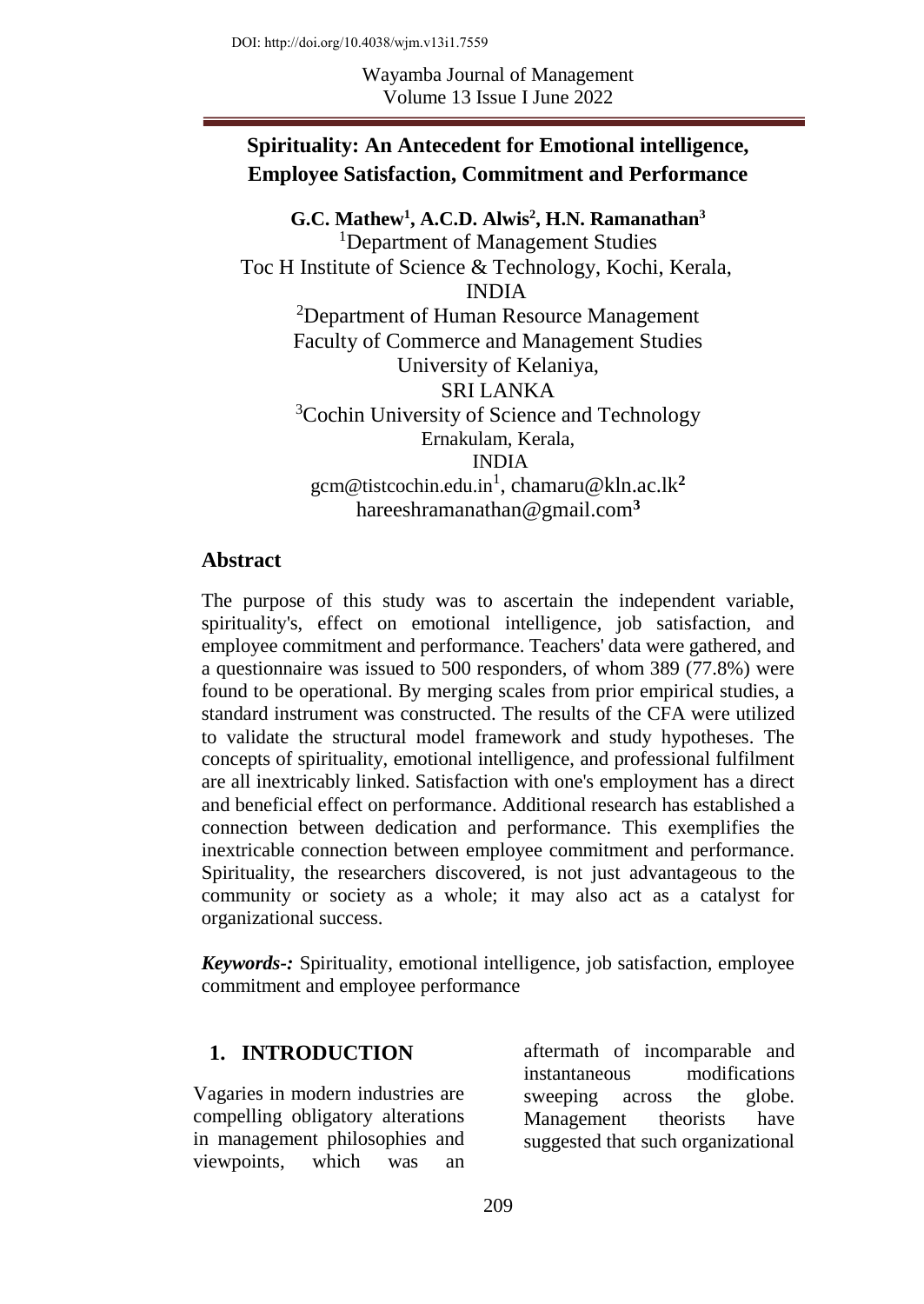amendments happening because of the modifications in the external environment which can be managed internally. Spirituality improves individual and organizational focus (Giacalone and Jurkiewicz, 2003a, 2003b). The literature related to spirituality is scarce, even though, the subject is studied enormously, (Rocha and Pinheiro, 2020; Karakas, 2010). The conceptual nature of the available literature does not satisfy the ability to handle the complexity of the discipline. Pawar, (2017); Molloy and Foust, (2016) and Brown, (2003) observed that, in the workplace context, the arena is still in the preliminary stage of growth. Karakas, (2010) and Pawar, (2017), highlighted that the literature lacks knowledge. Literature discloses that spirituality influence morale (Leigh, 1997). Krishnakumar (2002) explains that spirituality increases uprightness and faith, which enable the employees to perform the job in a better way. Milliman, (1999) discourses that spirituality provides positivity to teams, enhances their degree of devotion, and crafts superior outcomes. Giacalone (2003) projected that spirituality, job satisfaction and commitment are critical factors for future organisational life.

Organizations value commitment and performance, the most, in order to retain leadership in the market. Contemporary organizations keep people who can sweat for the advantage of the organization in addition to their duties and responsibilities. This necessitates companies to detect the issues and forces that can absolutely impact commitment and performance among employees. Previous investigates have substantiated various factors and forces which can positively influence employee commitment and performance and established that job satisfaction is one of the factors. Copious studies have been carried out to institute association between the concepts like spirituality and job satisfaction (Gupta 2013), employee satisfaction and employee commitment, (Gartner 1999),job satisfaction and employee performance (Schwab 1970), employee commitment and employee performance (Ali 2010). Numerous explorations have emphasized the contribution of spirituality. Spirituality increased creativity (Freshman, 1999), improved goodness (Wanger, 1999), evolved people (Burak, 1999), inserting commitment among personnel (Delbecq, 1999).Better commitment, enhanced performance, intensified profitability and deepened organizational effectiveness are the direct or the indirect result of all these factors. No studies have taken place till to date to institute the connexion between all these constructs namely spirituality, emotional intelligence, satisfaction, commitment and performance of

employees. This necessitates the obligation of conducting research to decrypt the associations among the various components and their

210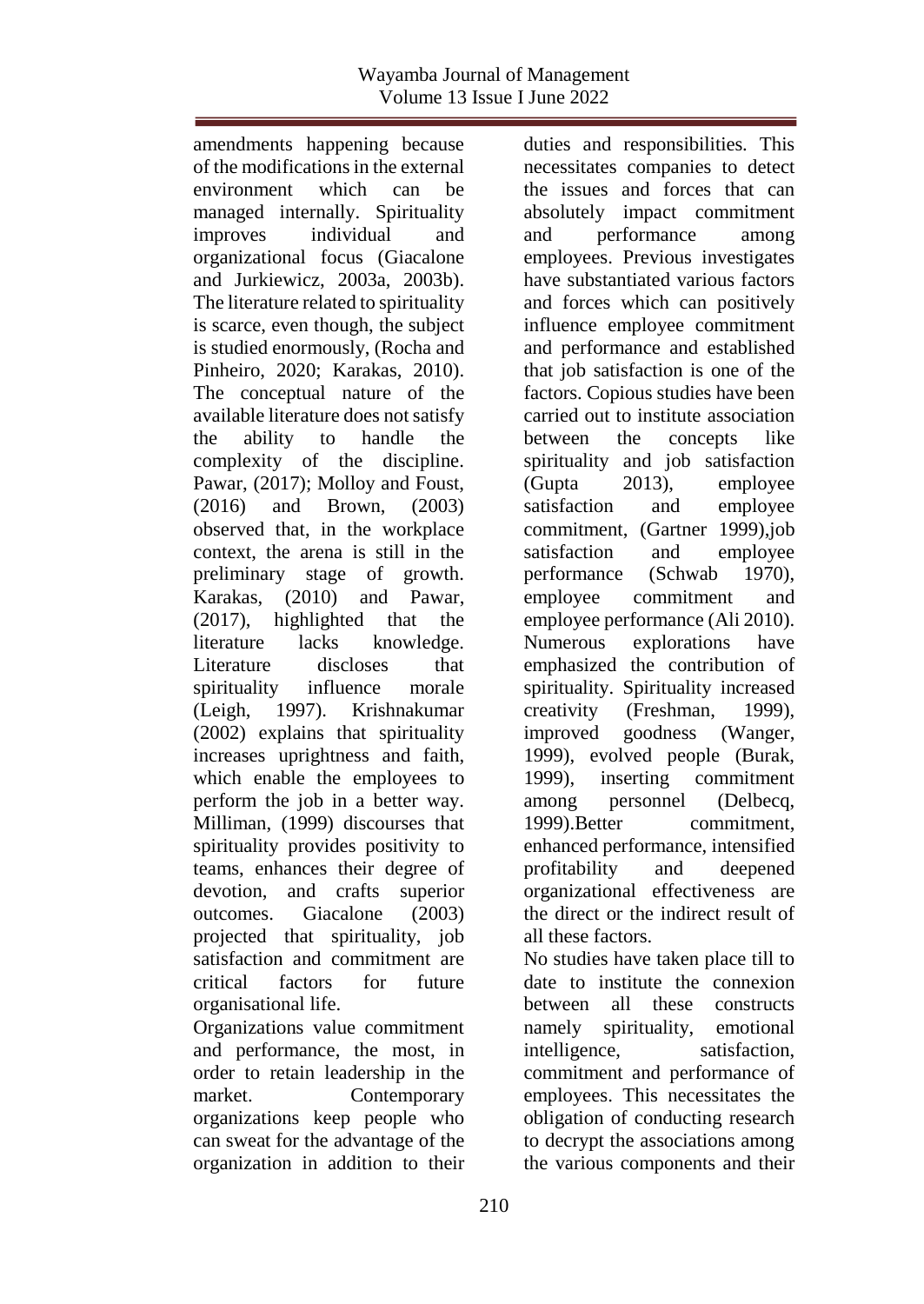relative implication in resulting overall employee performance. Under this scenario, the purpose of the study is to reconnoitre the sway of spirituality on emotional intelligence, employee satisfaction, and employee commitment and employee performance.

### **1.1 Literature Review and Hypotheses Formulation**

### **1.1.1 Spirituality and Emotional Intelligence**

The term spirituality exists since the abstraction of humans. Spirituality is a major organizational issue for investigation across the world (Giacalone and Jurkiewicz, 2003a, 2003b; Nosheenet al., 2020). Spirituality supports emotions like selfless love, fretfulness, benevolence, meaning, conception, inner satisfaction and gratification (Chopra, 2002). McCormick (1994) defines spirituality as "one's behaviour being substantiated through an internal experience an individual has." Dehler (1994) points out that spirituality inspires others based on inner origins of a person. McLaughlin (2009) discoursed that spirituality at business enhances human values like sincerity, reliability and determination. Neck (1994) sketched that spirituality enables an individual to identify various steps to find significance and tenacity of life. Spirituality involves an exhaustive devotion to standard norms (Marschke, 2008).Mitroff (1999) highlighted that spirituality supports to initiate a sturdy association to co-workers and fellow mates. Spirituality impacts positively to participation at job and fulfilment at the occupation (Kolodinsky, 2008). Saks, (2006) in the same way opined that job satisfaction is an outcome of spirituality. (Mitroff, 1999) identified a favourable association between spirituality and job satisfaction. Lazar, (2010) also echoed a straight affiliation between spirituality and job satisfaction. Another observation is that spirituality transforms institutions into evocative and survivable entity (Jurkiewicz and Giacalone, 2016; Kolodinsky and Ritchie, 2016; Acharya and Mishra, 2016).Ayranci (2010) establish some associations were existent among the factors of spiritual and emotional intelligences. Riaz and Akram (2012) established a positive relationship between emotional intelligence and spiritual wellness. Kulshrestha and Singhal (2017) conducted research and established that spirituality can help organizations perform more effectively. Sudarsih et al. (2018) examined the impact of spiritual intelligence and emotional intelligence on employee productivity and discovered a significant and optimistic outcome. Masitoh and Sudarma (2019) established that an affirmative relationship exists among spiritual intelligence, emotional intelligence, job satisfaction and performance of the employees. Haryono et al.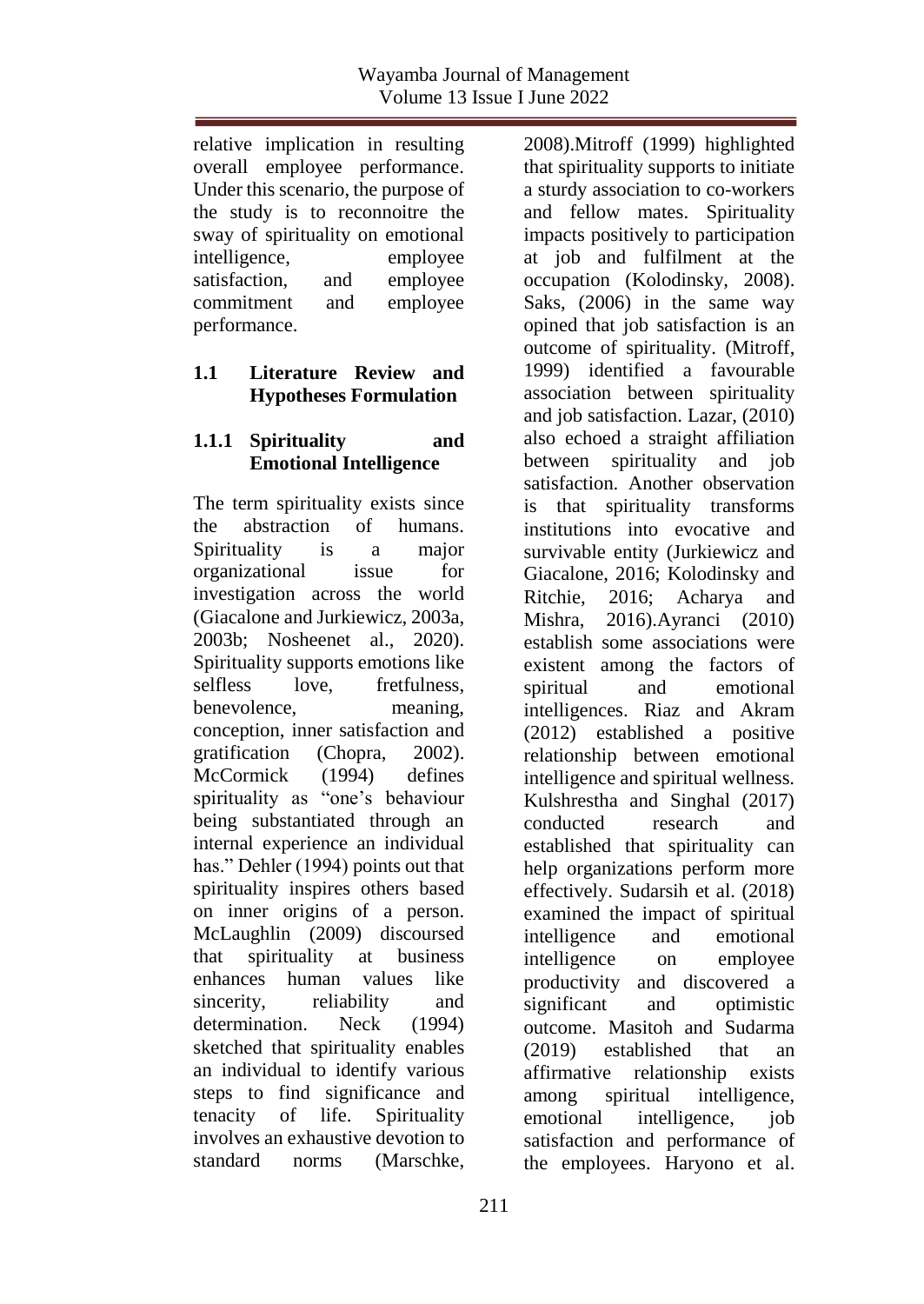(2018) established an association amid spirituality and emotional intelligence in temporary nurses. Sabanciogullari et al. (2020) also discovered that the relationship between spirituality and emotional intelligence is statistically significant.

### *Hypothesis One: There is a significant positive relationship between spirituality and emotional intelligence*

### **1.1.2 Emotional Intelligence and Job Satisfaction**

Emotional intelligence is the capacity to observe feelings and sentiments of self and others (Salovey & Mayer 1989). Individuals who are emotionally intelligent demonstrate selfcontrol. Individuals who possess a high level of emotional intelligence demonstrate prosocial behavior (Goleman 1995). Individuals with a higher thought process will not be swayed by adversity. They are easily empathic toward others and can instill hope in a hopeless situation (Goleman 1998). Goleman (1998) argues that superior performers possess a higher level of emotional intelligence. Employees who are emotionally intelligent have a significant impact on workplace productivity (Lawet al.,2004; Jacques,2009). Additionally, Kim et al. (2009) asserted that emotionally intelligent individuals increase their productivity. Researchers have discovered contradictory findings regarding job satisfaction and emotional

intelligence. Kafetsios & Loumakou,( 2003) voiced that emotional intelligence and job satisfaction have a weak relationship. Carmeli, 2003 (2007) also echoed the same opinion. Vacola, Tsaousis, and Nikolaou (2003) discovered that emotional intelligence and job satisfaction have a moderate association. According to Sy et al. (2006), job satisfaction and emotional intelligence are absolutely associated. Cobb (2004); Mousavi (2012) stated that these two variables are inextricably linked. Ealias and George (2012) examined the relationship between job satisfaction and emotional intelligence among employees of an international electronic company based in India and discovered that both constructs are highly correlated. Ouyang et al. (2015) conducted a study among employees of a large-scale information technology company in China and concluded that job satisfaction can significantly be influenced by emotional intelligence. Additionally, Vratskikh et al. (2016) establish a link between emotional intelligence and job satisfaction. The study indicated that job satisfaction can be influenced by emotional intelligence.

*Hypothesis Two: There is a significant positive relationship between emotional intelligence and job satisfaction*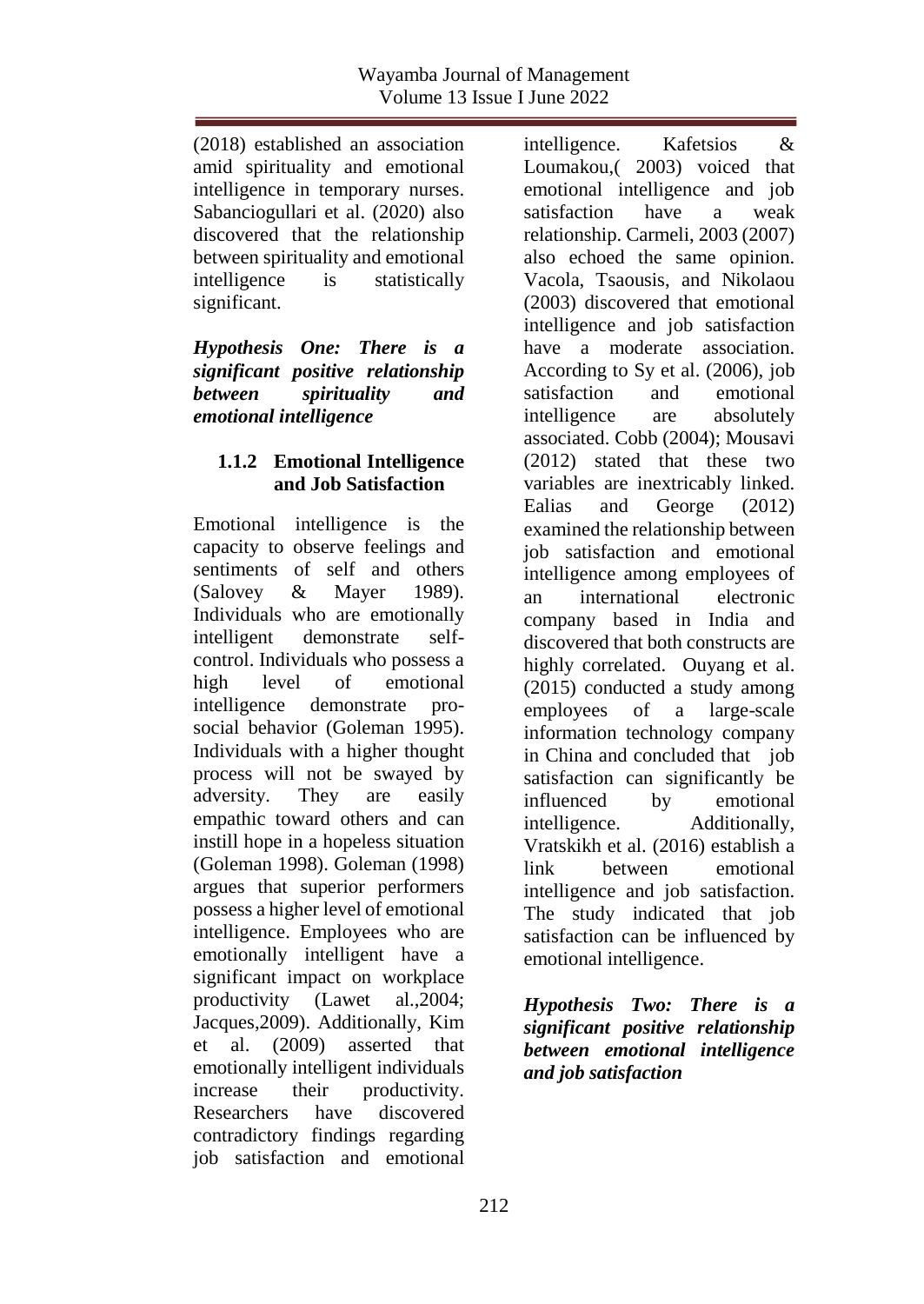#### **1.1.3 Job Satisfaction and Employee Commitment**

Job satisfaction encompasses a variety of factors relating to an employee's intellectual reactions to one's job (Balzer, 1997). According to Fisher (2000), job satisfaction is an emotion. Camp (1994) corroborated a similar observation. According to Tewksbury (2006), satisfaction of a job is the degree to which a worker adores the job. Job satisfaction is the accomplishment of a set of desires associated with one's own occupation (Lambert, 1999). Ostroff (1992) believes that satisfaction of a job is a necessary factor for the success of any organization. According to Kovach (1997), satisfaction of a job is a significant factor in the commitment of an employee. Employee satisfaction at work serves as a barometer of employee commitment (Porter, 1974). Mohamed (2012) established a link between satisfaction, trust, and commitment. According to Eslami (2012), satisfaction of a work has an affirmative and considerable effect on commitment of the employees. Meyer (2002) admonishes that employee satisfaction is a necessary condition for employee commitment. Job satisfaction is a critical component of employee commitment (Jaramilloa, 2005). Employee commitment is critical because it benefits businesses in a variety of ways. According to Hall (1970), commitment occurs when the goals of individuals and

institutions align. Commitment is a psychological state in which an employee feels devotion to the business entity. The association between workers and the business, as well as the implications for the employee's decision to continue in the organization is classified by a psychosomatic state referred to as commitment (Meyer, 1997). Tarigan and Ariani (2015) examined the relationship between job satisfaction, organizational commitment, and intention to leave at a manufacturing company in Yogyakarta and Surakarta, Indonesia, using a sample of 206 employees. They discovered that the variables are related. Atmojo (2015) conducted a study among Indonesia's state-owned plantation enterprises and discovered that satisfaction has a positive impact on the performance and commitment of employees. After conducting a study among 566 employees in eight companies in Serbia, South-Eastern Europe, Ulibrk et al. (2018) established that satisfaction and commitment are positively related. Larkin (2015) conducted a pilot study to identify the satisfaction level among K-12 online teachers and to identify factors associated with job satisfaction or dissatisfaction. The researcher discovered a direct relation between satisfaction and commitments. Agarwal and Sajid (2017) compared managers' job satisfaction, organizational commitment, and intention to leave in India's public and private sectors. The result point out that satisfaction is a strong predictor of all types of commitment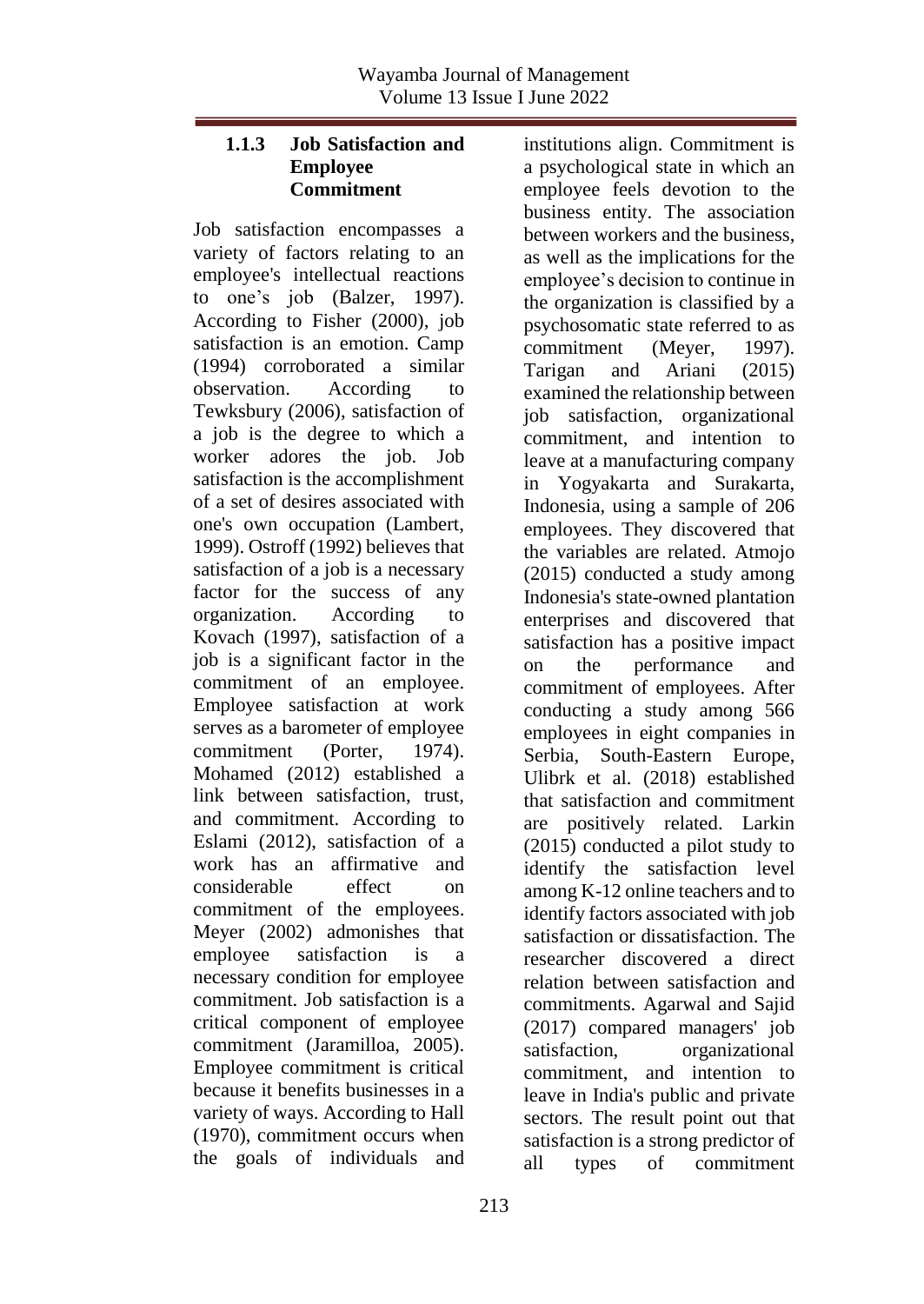(affective, continuance and normative) As a result, these two variables can be considered to be highly related.

*Hypothesis Three: There is a significant positive relationship between job satisfaction and employee commitment.*

## **1.1.4 Job Satisfaction and Employee Performance**

Performance of an employee is the effective and efficient use of resources to accomplish tasks successfully by person or a cluster of persons, as measured against established principles. Imagination, novelty, and obligation, are different indicators of performance. These factors are all intrinsically linked to an organization's success. Organizations must ensure superior employee performance (Ramlall, 2008). A higher standard of living, increased pay, and increased accessibility of resources are all characteristics of a stabilized economy. The objective to attain a stabilized economy can be achieved only through increased output (Griffin et al., 1981). Performance of an employee is influenced by a variety of factors, including the quality, quantity, timeliness, attendance, efficiency, and effectiveness of work (Mathis, 2009). Enhancing employee performance is a critical component of an enterprise's success. Employee performance is a metric used to assess an organization's human resource excellence. Job satisfaction is one factor that can affect employee performance. Inuwa (2016) investigated the relationship between satisfaction and performance of non-teaching personnel at Bauchi State University Gadau, Nigeria (BASUG). The analysis demonstrates a direct and significant relationship between satisfaction and performance. Ramli (2019) discovered that satisfaction has a positive effect on the performance of PT.ABC workforce in Jakarta's Rumah Sakit Swasta. Satisfaction has an effect on the performance of Makassar Government Region employees (Berliana et al. 2018). Badrianto (2020) investigated the effect of work setting and satisfaction on performance at PT. Nesinak Industries and discovered that satisfaction of one's job has a significant bearing on performance of the employees

*Hypothesis Four: Job satisfaction has a positive effect on employee performance.*

### **1.1.5 Employee commitment and Employee Performance**

Stanley and Meyer (2016) conducted a study examining the affiliation between commitment and performance using the threecomponent model (TCM) of commitment and concluded that there is a significant relationship between commitment of employees and their performance.

.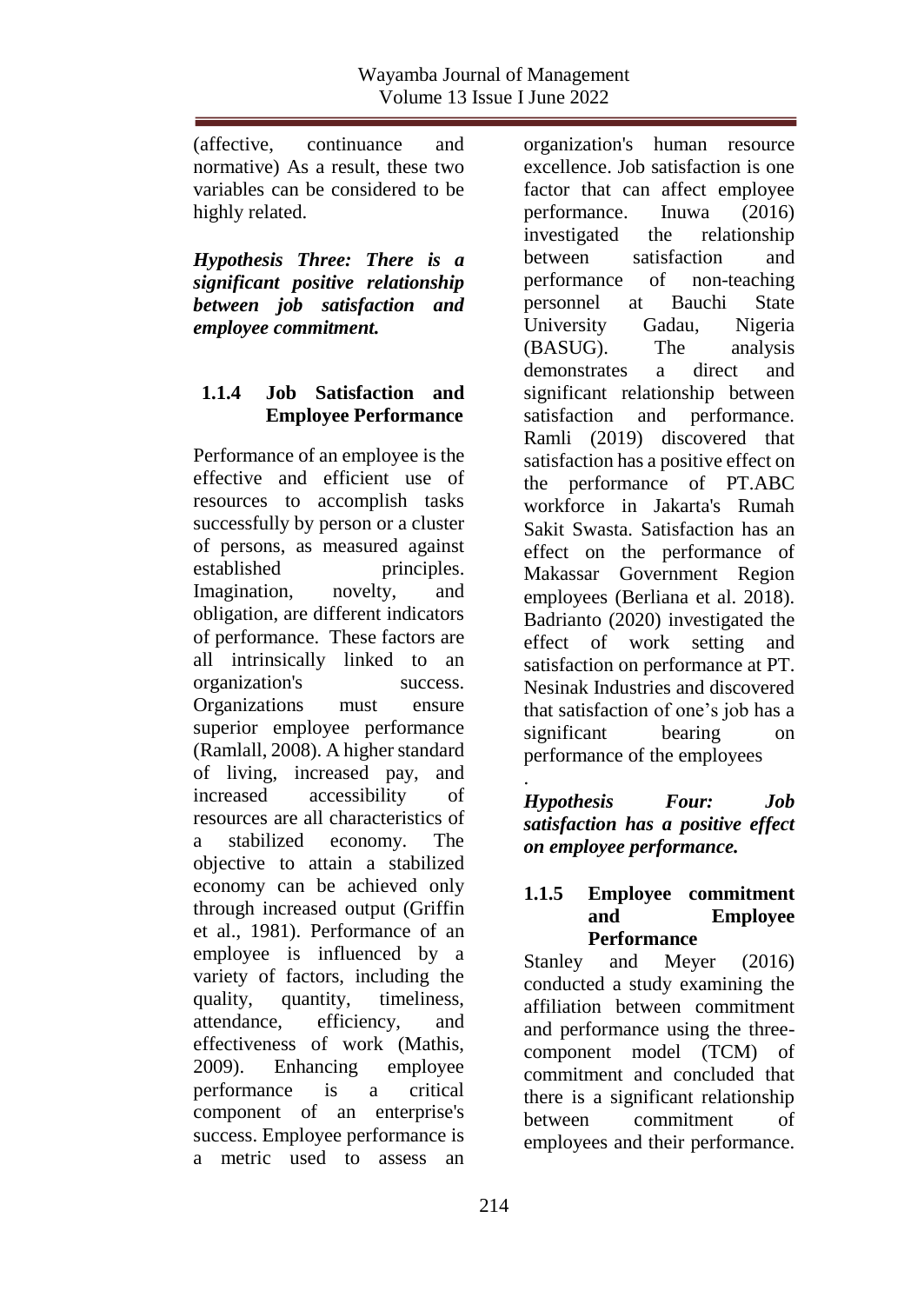Mathew et al. (2018) also discovered an affirmative connection between the variables commitment and performance. The relationship between employee engagement and team performance was significantly influenced by organizational commitment (Uddin et al .2019). Bandula & Jayatilake (2016) explored the influence of commitment on the performance of employees in a leasing company in Sri Lanka and concluded that commitment has a positive impact on the performance of job and that there exists a strong correlation between commitment and performance. Nkosi (2015) also examined the connection between commitment of employees and their performance on job in a local Municipality in South Africa's Mpumalanga Province, and also concluded with a positive result.

### *Hypothesis Five: Employee commitment is positively related to employee performance.*

Numerous studies have been carried out to explore the affiliation between satisfaction and performance. Spirituality has an effect on the performance of organizations (Duchon and Plowman, 2005) Employees who perceive more connotation in their work report higher level of satisfaction (Wrzesniewski, 2003). Given the association between satisfaction on job and performance, spirituality and performance are also inextricably linked (Duchon and Plowman, 2005). Rego et al. (2007) observe a positive connection between spirituality and individual performance. Spirituality can help build stronger organizations (Burke, 2006). Spirituality has a beneficial consequence on productivity (Duchon and Plowman, 2005). Spirituality results in motivation and fulfilment, which in turn results in commitment and performance (Fry, 2011). The performance of an employee is the reward for the corporation, and it is from this source of satisfaction that the employees derive their satisfaction (Skibba, 2002). Mathew et al. (2019) demonstrated that religiosity and spirituality can positively influence on satisfaction, commitment, and performance. On the basis of these hypotheses, the following research framework has been proposed:

# **Fig. 1: Proposed Framework**

# **2. METHODS**

# **2.1 Data Collection**

The current study gathered data from teachers teaching in six distinct streams throughout Kerala, an Indian state. These educators work in public and private schools, colleges, and universities. The study used a convenience sampling technique to ensure that the population was accurately represented.

The questionnaire was distributed to teachers at pre-selected campuses. Data were gathered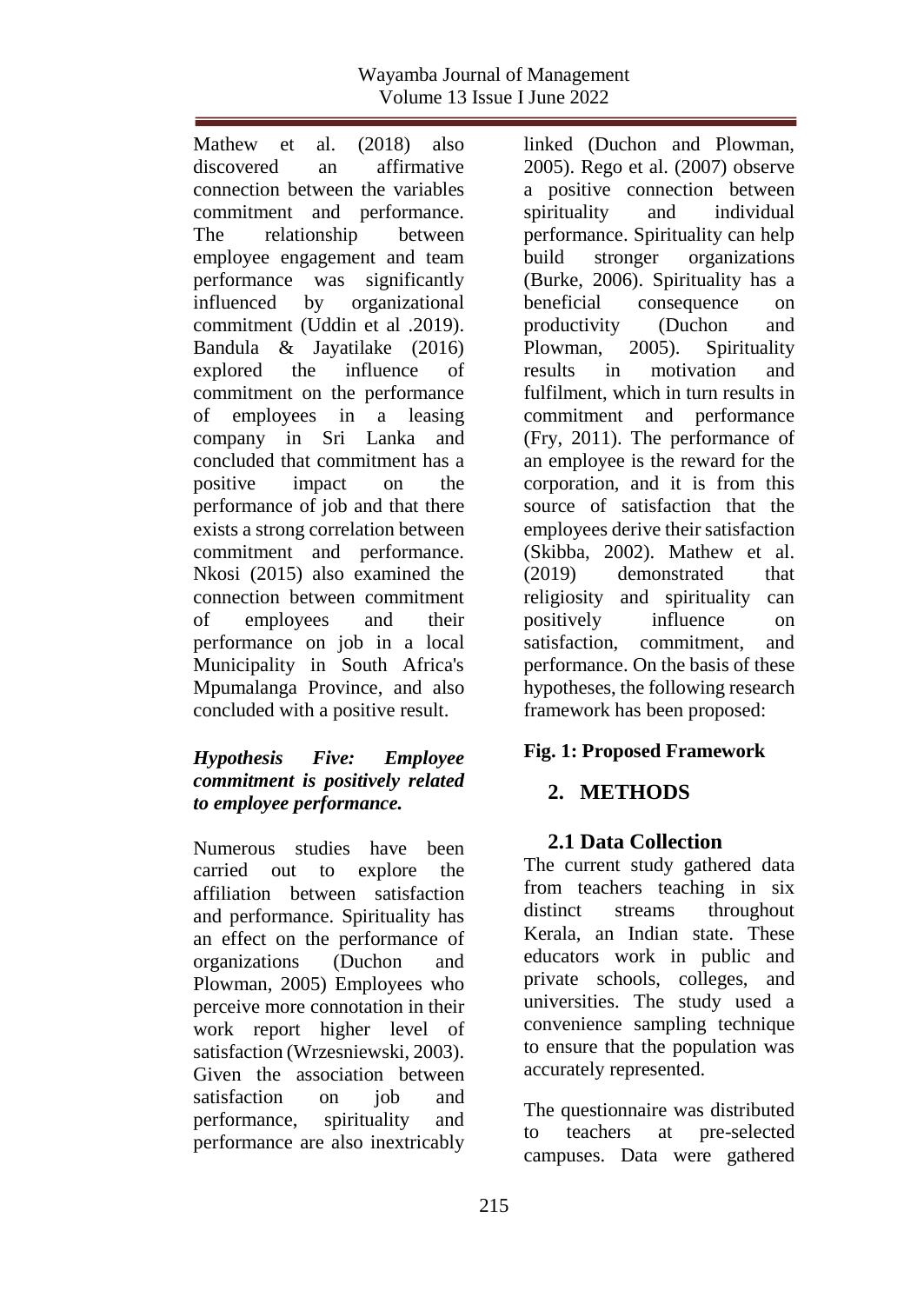from 500 teachers (approximately 83 samples from each category). 77.8 per cent of these instruments were discovered to be in use.

### **Survey Instrument**

A survey was conducted to evaluate the research model. An instrument was developed, to operationalize the survey, using scales from previously published empirical studies. Later, an extensive literature review was conducted and identified four constructs. These constructs were assessed using validated reflective scales derived from previous research. Table 1 summarizes the variables and their associated research.

Table 1: Measurement Items

With the instrument, a pilot study was conducted among a sample of 50 respondents and survey was confirmed for further studies.

### **2.2 Analysis**

Structural Equation Modelling (SEM) was adopted to carry out data analysis. The collected data were analysed with AMOS 22.0 software. A two-step approach was followed to estimate the measurement model with respect to convergent and discriminant validities and followed by testing the structural model framework and research hypotheses.

## **3. RESULTS**

The Fornell (1981) criterion was used to quantify the degree of shared variants between the model's latent variables. The convergent validity of the measurement model can be projected by measuring Average Variance Extracted (AVE) and Composite Reliability (CR). For AVE, values greater than 0.5 are acceptable; for CR, values greater than 0.7 are acceptable. The reported values for all variables in the study were found to be acceptable.

Table 2: Constructs with Average Variance and Composite **Reliability** 

The statistics were analysed using path analysis using the AMOS 22.0 software. Hair (2006) proposed a two-step procedure for data analysis. In keeping with this proposal, this research utilized a two-step approach as well.

Numerous statistical measures were used to assess the fit of the data to the proposed model via path analysis. The chi square minimum to degree of freedom ratio (CMIN/DF) was 4.84, which meets the criteria for moderate fit (Hair, 2006). The value indicates that the data and model are reasonably well fitted. Other indices such as GFI (goodness-offit index), CFI (comparative fit index), and RMSEA (root mean square error of approximation) should be greater than 0.9 and less than 0.05, respectively (Hair, 2006). These indices reflect the model's ability to fit the data  $(CMIN/DF = 4.84, GFI = 0.990,$  $CFI = 0.981$ , RMSEA = 0.10). (Refer Table 3). As a result, the conjectured model illustrating the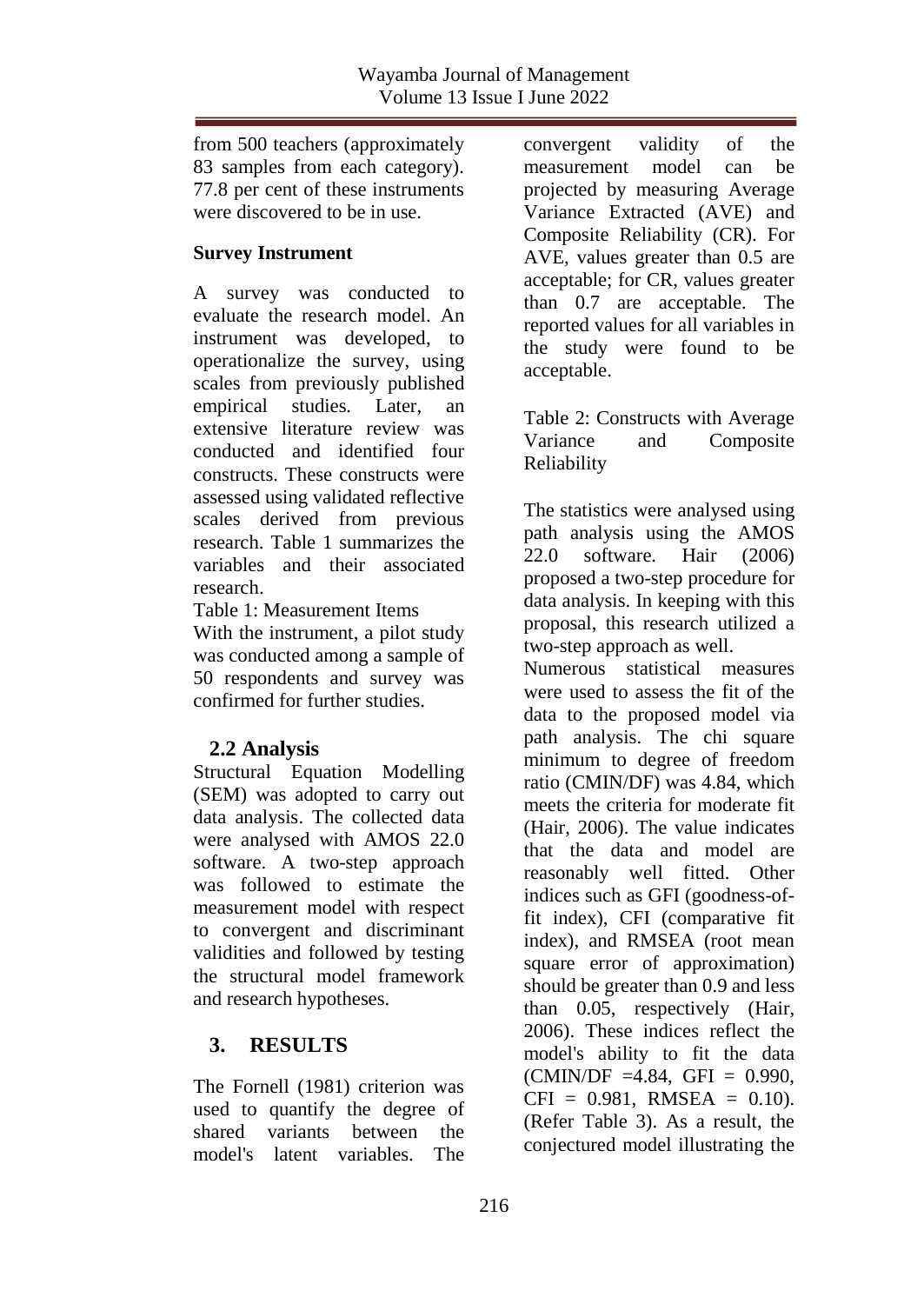relationship between the hypothesis's variables was found to be fit for further analysis. Table 3: Model Fit Statistics

Table 4 contains information about the path coefficients. The relationship between spirituality and job satisfaction was found to be significant, implying acceptance of the hypothesis (p0.05). At various stages, the path analysis examined the relationship between job satisfaction and other constructs, including employee commitment and performance. According to the study, job satisfaction is inextricably linked to employee commitment and performance. Due to the similarity in the strength of the relationships (std beta.129,.122), the relationship was identified as significant. The final dependent variables were considered to be employee commitment and performance. Additionally, the relationship between these two variables was examined and found to be positive.

Table 4: Hypothesis Testing

### **4. DISCUSSION**

The study focused on determining the effect of the independent variable, spirituality, on emotional intelligence, job satisfaction, employee commitment, and employee performance. Additionally, this research examined the relationship between the other two constructs, employee commitment and employee performance. The study's findings unequivocally endorsed the hypothesized structure.

This study establishes a link between spirituality, emotional intelligence, and job satisfaction. The study's findings corroborate previous research on the relationship between spirituality and job satisfaction. The majority of previous research has established a link between spirituality and happiness. In their respective studies, (Mitroff I. I., 1999; Chawla, 2010) also observed a significant relationship between spirituality and job satisfaction. In contrast, (Aydin, 2009; Polley, 2005; Robertson, 2008; Smalls, 2011) expressed disagreement with these annotations.

Spirituality is a factor that can have a significant impact on emotional intelligence, as well as job satisfaction, employee commitment, and employee performance, as demonstrated in this study. The study's findings corroborate the observation that employee satisfaction has a direct effect on employee commitment. This observation is consistent with the findings of (Feinstein, 2001; Jernigan, 2002; Maxwell, 2003), which contradict the findings of (Kalleberg, 2001; Norizan, 2012; Nunn, 2000) that job satisfaction and commitment have a low correlation.

Additionally, this study established a positive and direct relationship between job satisfaction and employee performance. This is consistent with previous studies such as (Judge, 2001; Harrison,2006;Iaffaldano,1985;Sc hleicher, 2004;). Refusing to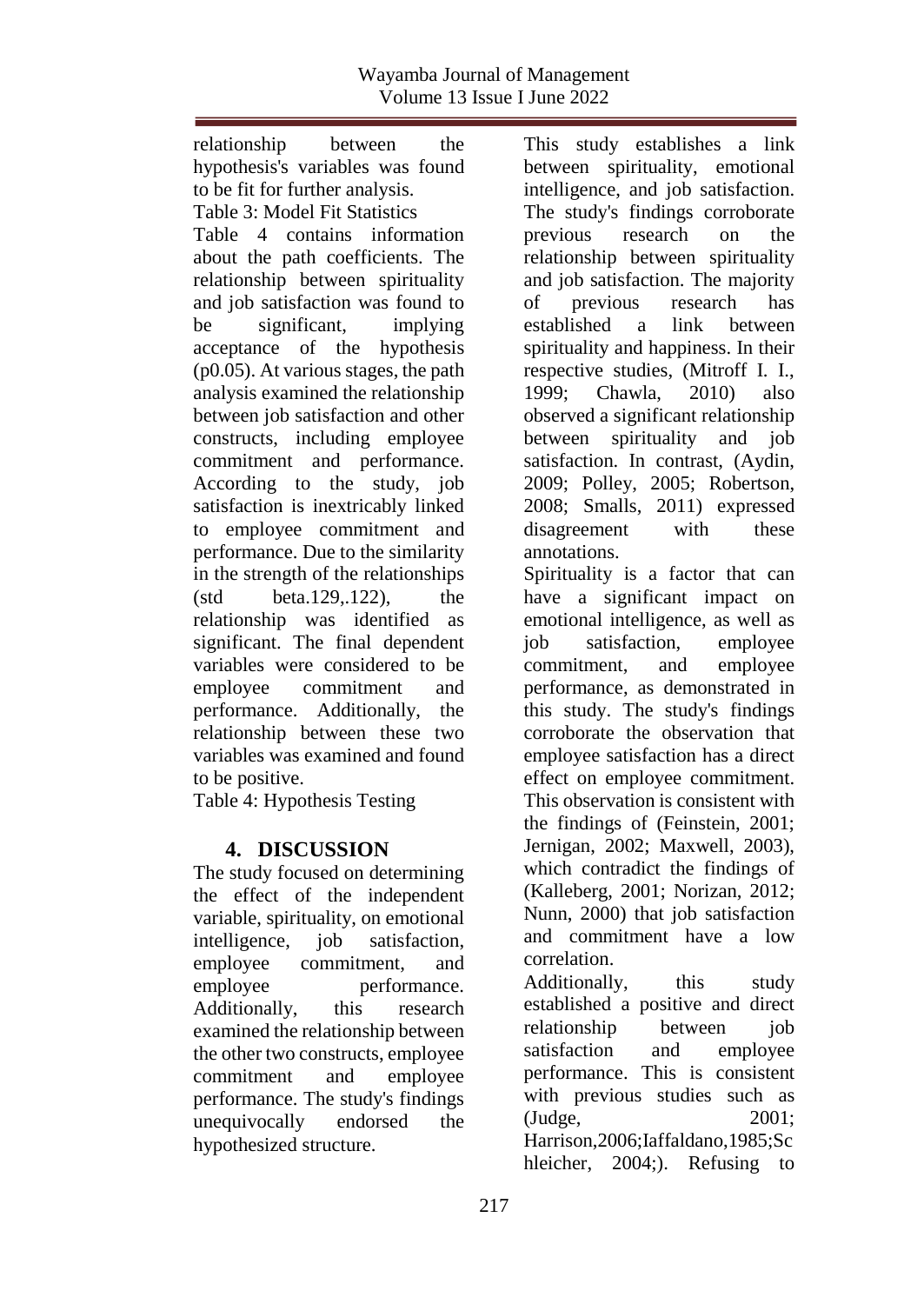accept these interpretations (Daily, 2000; Keaveney, 1993; Mohr, 2007; Siegel, 1971;), establishes a tangential relationship between job satisfaction and performance. This research bolsters the findings of numerous studies (Caldwell, 1990; Hackett, 1994; Khan M.R., 2010; Meyer J. P., 1989) by establishing an unequivocal link between employee commitment and performance. Additionally, there are studies that demonstrate a disconnect between commitment and performance (Mathieu J. a., 1990; Mowday R., 1982).

On the basis of the findings, it can be emphasized that spirituality is not only beneficial to the community or society as a whole, but can also aid in organizational performance. Ford Motor Company, Hewlett-Packard, Du Pont, AT&T, the World Bank, and Apple have all implemented strategies to incorporate spirituality-related programs into their organizations (Petchsawang and Duchon, 2012). As a result of this, administrators should take steps to increase the level of spiritual activities in their institutions. As a result, personnel, selection, evaluation, and remuneration systems must be overhauled. Bureaucrats can contribute to the evolution of spirituality on a variety of levels, including individual, group, and organizational. By giving adequate consideration to all of these constructs, organizations can benefit from their endeavour to excel.

## **5. CONCLUSION**

The findings of this study have implications for both theory and practice. These outcomes benefit both professionals and researchers. This study's significant and noteworthy conceptual output is that it extends the hypothetical confirmation of a relationship between a set of variables that can affect workforce performance. The findings of this study substantiate the notion that spirituality can influence emotional intelligence, job satisfaction, employee commitment, and performance. This study identifies numerous opportunities to boost employee performance. Improved business performance will have a positive effect on the economy. Thus, it is up to organizations to identify strategies and tactics for evangelizing positive practices that will increase commitment and, ultimately, performance, which will benefit society.

Additionally, this study has a few limitations. One significant limitation is that the data collected for this article are subjective in nature. Additionally, this study is limited to a single environment. The study is adaptable to a variety of economic environments, nationalities, and industrial contexts. Additional research is required to validate the variables suggested in this study and to develop a comprehensive structure by diagnosing all significant variables that affect an employee's performance.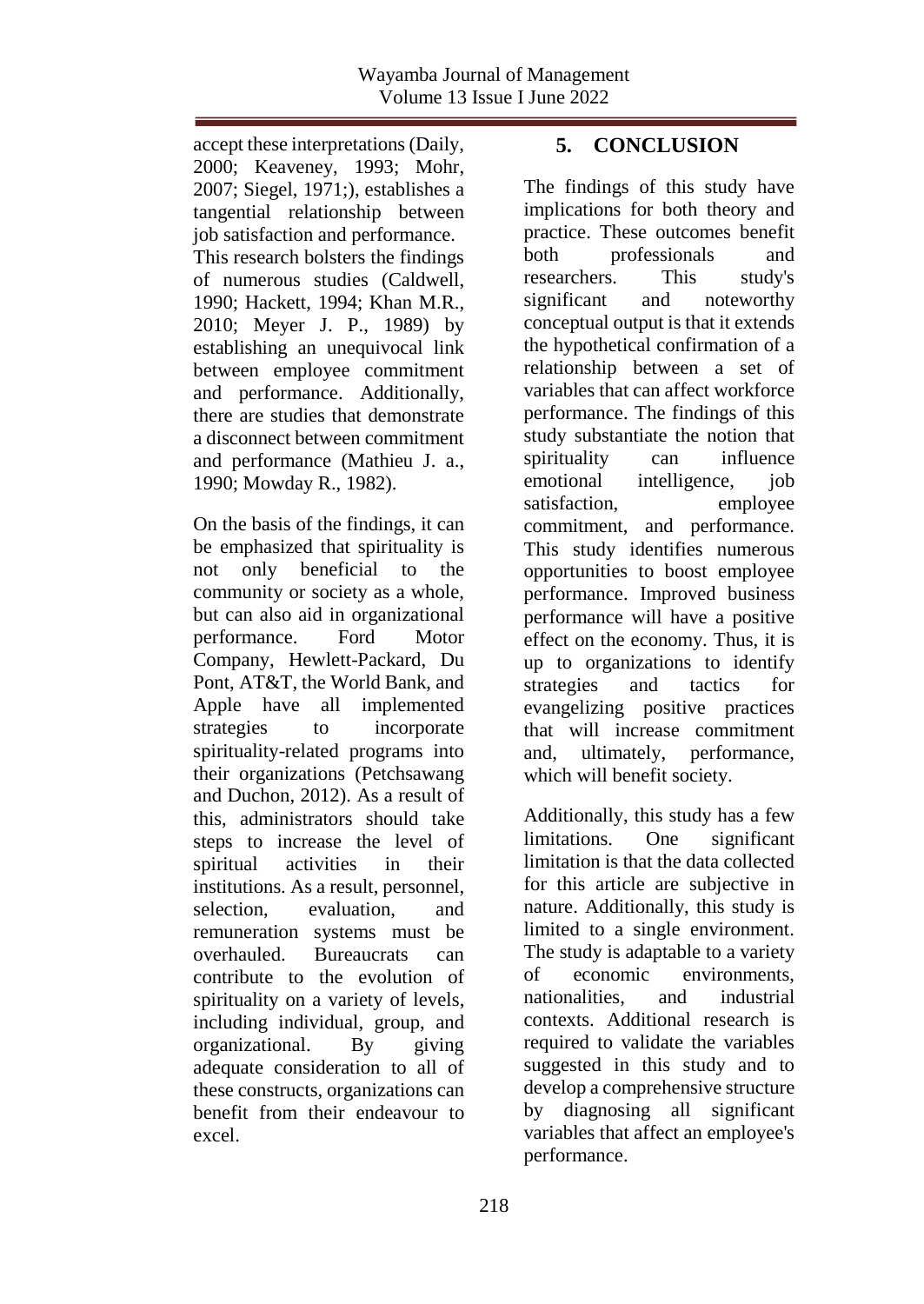# **APPENDIX**

| <b>Construct</b>          | <b>Studies</b>         | <b>Number</b><br>of Items | <b>Measurement</b><br>Scale |
|---------------------------|------------------------|---------------------------|-----------------------------|
| Spirituality              | (Underwood,<br>2002)   | 13                        | 6 PointLikirt scale         |
| Emotional<br>Intelligence | (Goleman,<br>1998)     | 12                        | 5 PointLikirt scale         |
| <b>Job Satisfaction</b>   | (MacDonald,<br>1997)   | 10                        | 5 PointLikirt scale         |
| Employee<br>Commitment    | (Meyer J. P.,<br>1991) | 19                        | 7 PointLikirt scale         |
| Employee<br>Performance   | (Goodman,<br>1999)     | 15                        | 4 PointLikirt scale         |

#### **Table 1: Measurement Items**

### **Table 2: Constructs with Average Variance and Composite Reliability**

| <b>Construct</b>          | <b>AVE</b> | <b>CR</b> | Cronbach alpha |  |
|---------------------------|------------|-----------|----------------|--|
| Spirituality              | .596       | .951      | 0.943          |  |
| Emotional<br>Intelligence | .579       | .974      | 0.927          |  |
| <b>Job Satisfaction</b>   | .595       | .936      | 0.924          |  |
| Performance               | .501       | .918      | 0.905          |  |
| Commitment                | .536       | .911      | 0.844          |  |

**Table 3: Model Fit Statistics**

| <b>MEASURES</b> | <b>THRESHOLD VALUES</b>     | <b>OBSERVED VALUES</b> |
|-----------------|-----------------------------|------------------------|
| <b>CMIN/DF</b>  | $\leq$ 3 Ideal              | 3.14                   |
| CFI.            | > 0.95                      | .981                   |
| <b>GFI</b>      | > 0.95                      | .981                   |
| AGFI            | >0.80                       | .927                   |
| <b>RMSEA</b>    | $< 0.05$ good, 0.05 to 0.10 | .10                    |
|                 | Moderate                    |                        |
| P CLOSE         | > 0.05                      | .070                   |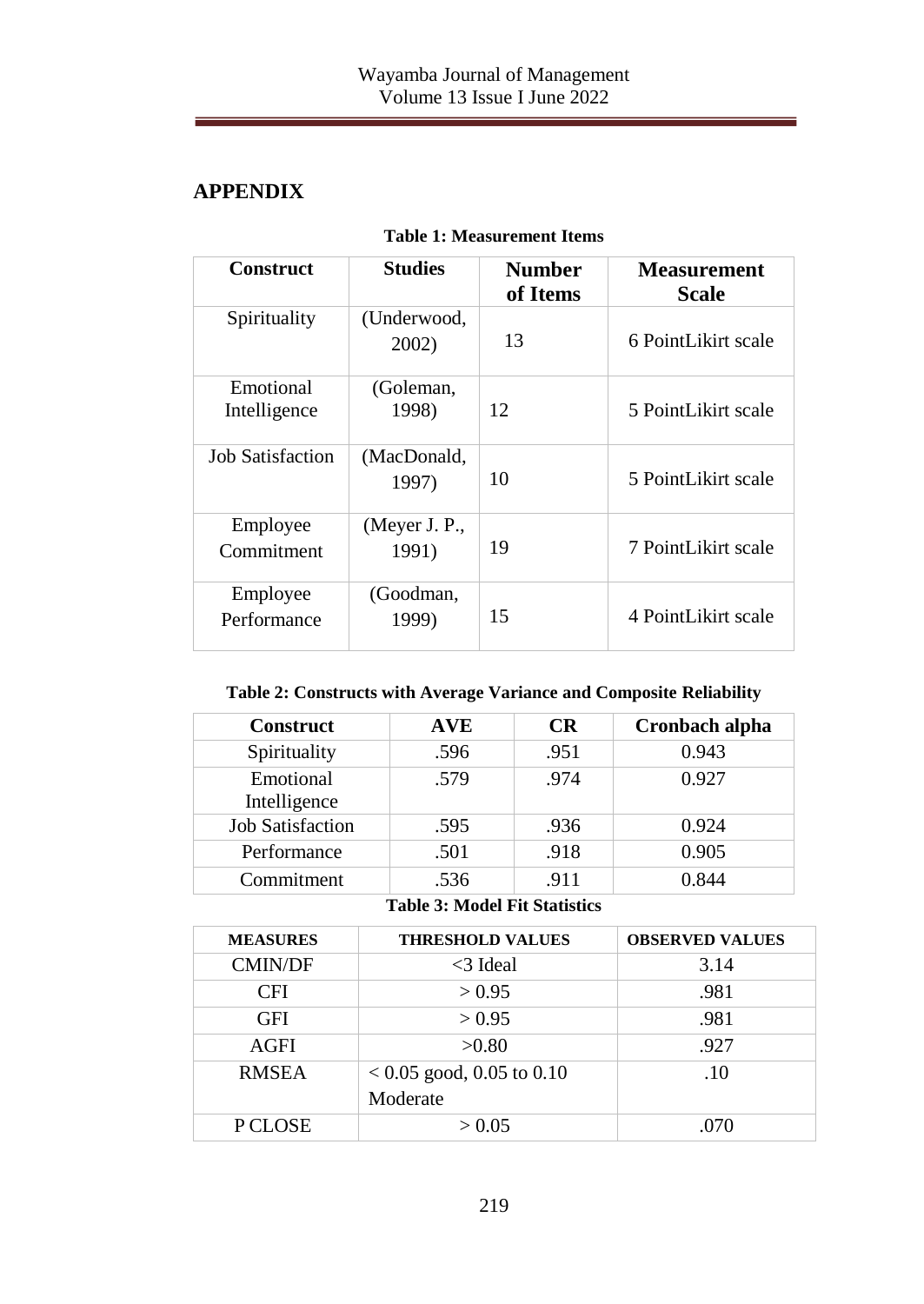| IV                         | DV                        | <b>Estimate</b> | $\beta$ | C.R.  | P<br>value | <b>Decision</b> | <b>Type</b>  |
|----------------------------|---------------------------|-----------------|---------|-------|------------|-----------------|--------------|
| Spirituality               | Emotional<br>Intelligence | .263            | .452    | 9.005 | .0000      | Accepted        | Hypothesised |
| Emotional<br>Intelligence  | Job<br>Satisfaction       | .246            | .412    | 9.000 | .0000      | Accepted        | Hypothesised |
| Job<br>Satisfaction        | Employee<br>Commitment    | .219            | .122    | 2.460 | .014       | Accepted        | Hypothesised |
| Employee<br>Commitmen<br>t | Employee<br>Performance   | .187            | .294    | 7.234 | .0000      | Accepted        | Hypothesised |
| Job<br>Satisfaction        | Employee<br>Performance   | .148            | .129    | 3.236 | .001       | Accepted        | Hypothesised |

**Table 4: Hypothesis Testing**

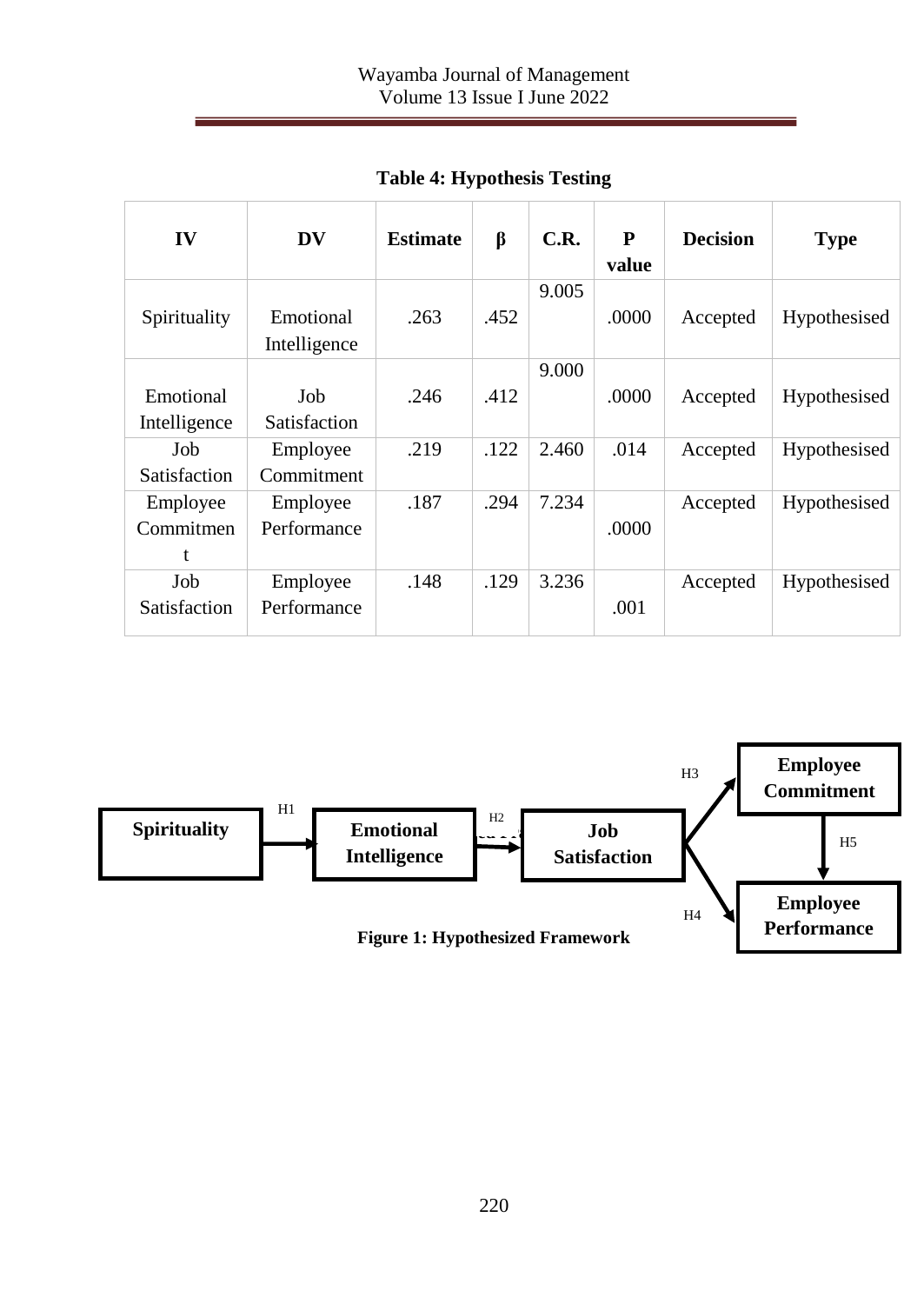### **REFERENCES**

- Acharya, A. and Mishra, B. (2016), "Exploring the relationship between workplace spirituality and knowledge retention in India", Paper presented at Academy of Management Conference, Anaheim, CA
- Agarwal, P., & Sajid, S. M. (2017). A study of job satisfaction, organizational commitment and turnover intention among public and private sector employees. Journal of Management Research, 17(3), 123-136.
- Ali I., R. K. (2010). Corporate Social Responsibility Influences, Employee Commitment and Organizational Performance. *African Journal of Business Management*, 2796-2801.
- Atmojo, M. (2015). The influence of transformational leadership on job satisfaction, organizational commitment, and employee performance. International research journal of business studies, 5(2).
- Aydin, B. (2009). A research analysis on employee satisfaction in terms of organizational culture and spiritual leadership. International Journal of Business and Management,  $4(3)$ , pp  $159-168$ ...
- Badrianto, Y., & Ekhsan, M. (2020). Effect of work environment and job satisfaction on employee performance in pt. Nesinak industries. *Journal of Business, Management, & Accounting*, *2*(1).
- Bandula, P. M. K. U., & Jayatilake, K. (2016). Impact of employee commitment on job performance: Based on leasing companies in Sri Lanka. *International Journal of Arts and Commerce*, *5*(8), 8-22.
- Berliana, M., Siregar, N., & Gustian, H. D. (2018). The Model of Job Satisfaction and Employee Performance. *International Review of Management and Marketing*, *8*(6), 41.
- Brown, R.B. (2003), "Organizational spirituality: the sceptic's version", Organization, Vol.10No. 2, pp. 393-400.
- Burak, E. H. (1999). Spirituality in the workplace. *Journal of Organizational Change Management*, 12,280–291.
- Burke, R. (2006), "Leadership and spirituality", Foresight, Vol. 8 No. 6, pp. 14-25.
- Caldwell, D. F. (1990). Building Organizational Commitment: A Multifirm Study. *Journal of*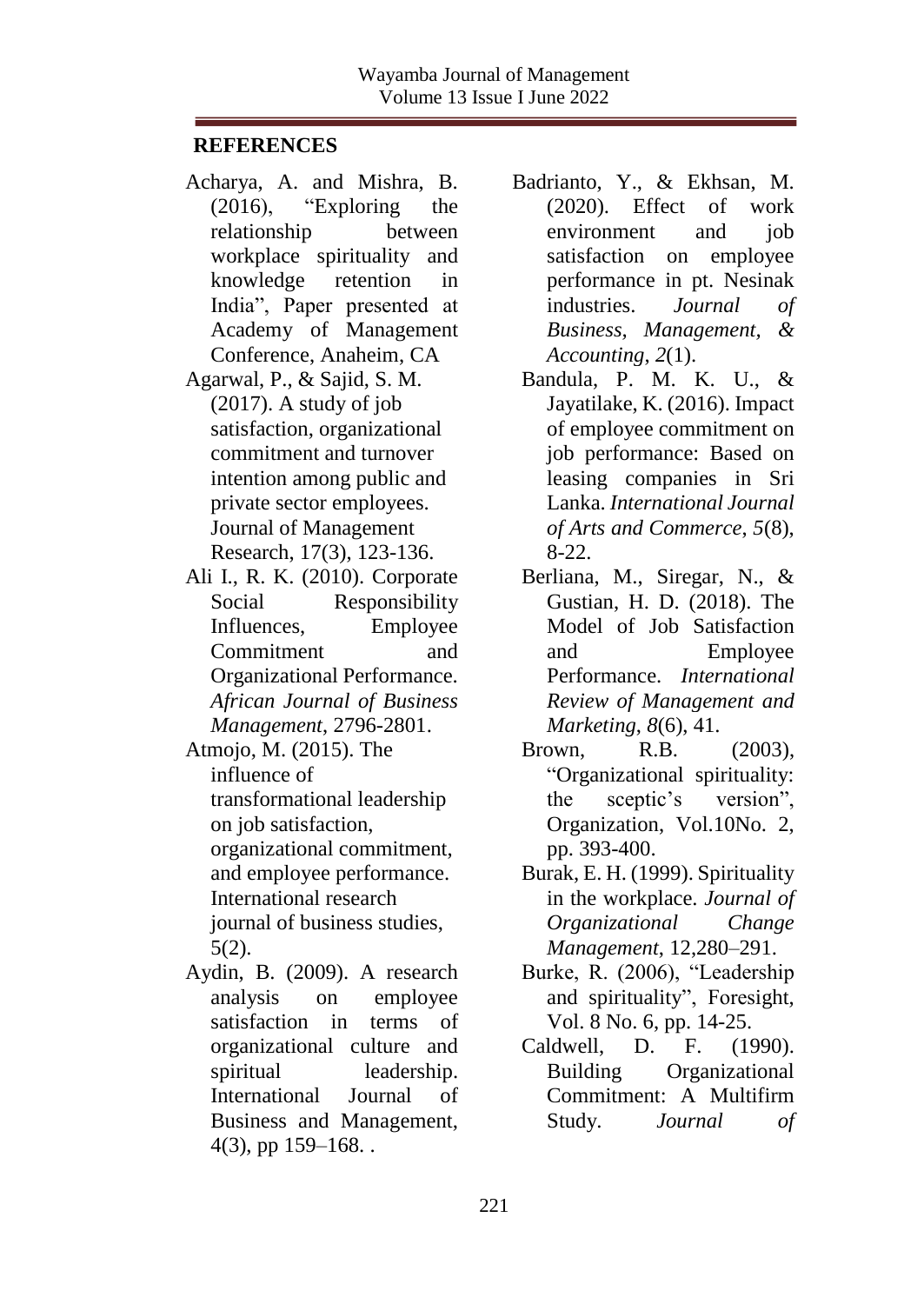*Occupational Psychology*, 63 (3), 245–261.

Camp, S. D. (1994). Assessing the Effects of Organizational Commitment and Job Satisfaction on Turnover: An Event History Approach. *The Prison Journa*, 74 (3), pp. 279–305.

Carmeli, A. (2003). The relationship between emotional intelligence and work attitudes, behavior and outcomes: An examination among senior managers. Journal of managerial Psychology.

- Chawla, V. &. (2010). Individual spirituality at work and its relationship with job satisfaction. propensity to leave and job commitment: An exploratory study among sales professionals. *Journal of Human Values*, 16, 157– 167.
- Chen, J. S. (2006). Organization communication, job stress, organizational commitment, and job performance of accounting professionals in Taiwan and America. *Leadership & Organization Development Journal*, 27(4), 242–49.
- Chopra, D. (2002). The soul of leadership. *School Administrator*, 59(8).
- Clarke, G. (2006). Faith Matters: Faith-based organisations, civil society

and international development. *Journal of International Development*, 18 (2006): 835-848.

- Cotton, J. &. (1986). Employee turnover: A meta-analysis and review with implications for research. *Academy of Management Review*, 11, 55–70.
- Ćulibrk, J., Delić, M., Mitrović, S., & Ćulibrk, D. (2018). Job satisfaction, organizational commitment and job involvement: The mediating role of job involvement. Frontiers in psychology, 9, 132.
- Daily, C. M. (2000). CEO satisfaction and firm performance in family firms: Divergence between theory and practice. *Social Indicators Research*, 51, 125–170.
- Dehler, G. &. (1994). Spirituality and organizational transformation: Implications for the new management paradigm. . *Journal of Managerial Psychology*, 19(6): 17–26.
- Delbecq, L. (1999). Christian spirituality and contemporary business leadership.
- Dordevic., B. (2004). Employee Commitment in Times of Radical Organisational Changes. *Economics and Organisation*, 2, 2, 111-117.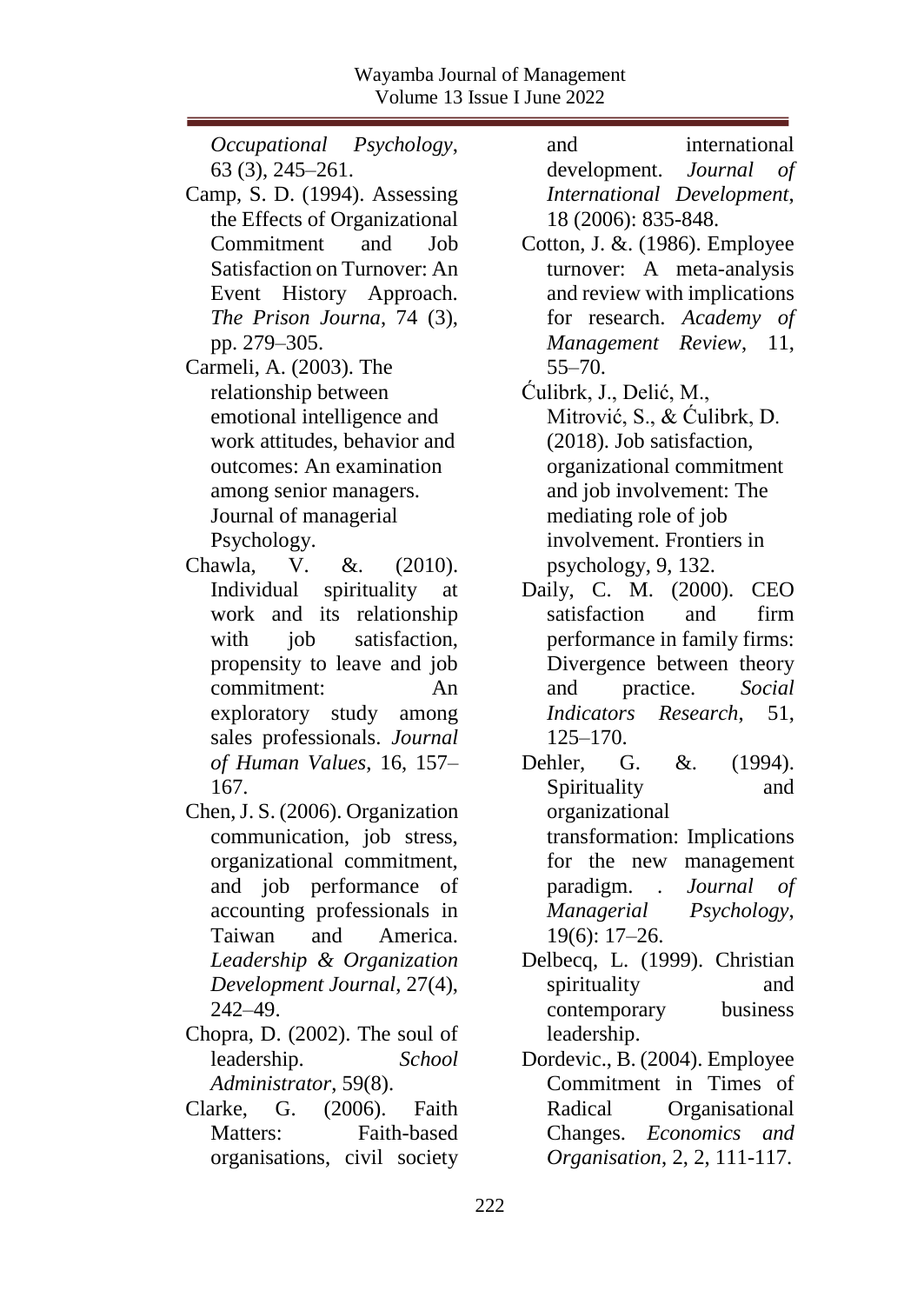- Duchon, D. and Plowman, D.A. (2005), "Nurturing the spirit at work: impact on work unit performance", The Leadership Quarterly, Vol. 16 No. 5, pp. 807-833. Ealias, A., & George, J. (2012). Emotional intelligence and job satisfaction: a correlational study. Research journal of commerce and behavioral science, 1(4). Eslami, J. a. (2012). Organizational Commitment and Job Satisfaction. *ARPN Journal of Science and Technology*, 2, 85-91. Feinstein, A. a. (2001). A study of relationship between job satisfaction and organizational commitment among restaurant employees. *Journal of Hospitality, Tourism and Leisure Scienc*, p.6. Fisher, C. D. (2000). Mood and emotions while working: missing pieces of job satisfaction? *J. Organiz. Behav*, 21: 185–202. Fornell, C. L. (1981). Evaluating structural equation models with workplace. *Journal of organizational change management*. Fry, L.W., Hannah, S.T., Noel, M. and Walumbwa, F.O. (2011), "Impact of spiritual leadership on unit performance", The Leadership Quarterly, Vol. 22, pp. 259-270. Gaertner, S. (1999). Structural determinants of iob satisfaction and organizational commitment ın turnover models. *Human Resource Management Review*, Vol. 9 No. 4, pp. 479-93. Giacalone,R.A.(2003).Right from wrong:The influence of spirituality on perceptions of unethical business activities. *Journal of Business Ethics*, 46,85–97. Giacalone, R.A. and Jurkiewicz, C.L. (2003b), "Toward a science of workplace spirituality", In Giacalone, R.A. and Jurkiewicz, C.L. (Eds), Handbook of Workplace Spirituality and OrganizationalPerformance, M.E Sharpe, Armonk, pp. 3-
	- Goodman, S. A. (1999). Personorganization fit and contextual performance: Do shared values matter. *Journal of Vocational Behavior*, 55(2), 254-275.

28

unobservable variables and measurement error. *Journal of Marketing Research*, 18

Freshman, B. (1999). An exploratory analysis of definitions and applications of spirituality in the

 $(1), 39-50.$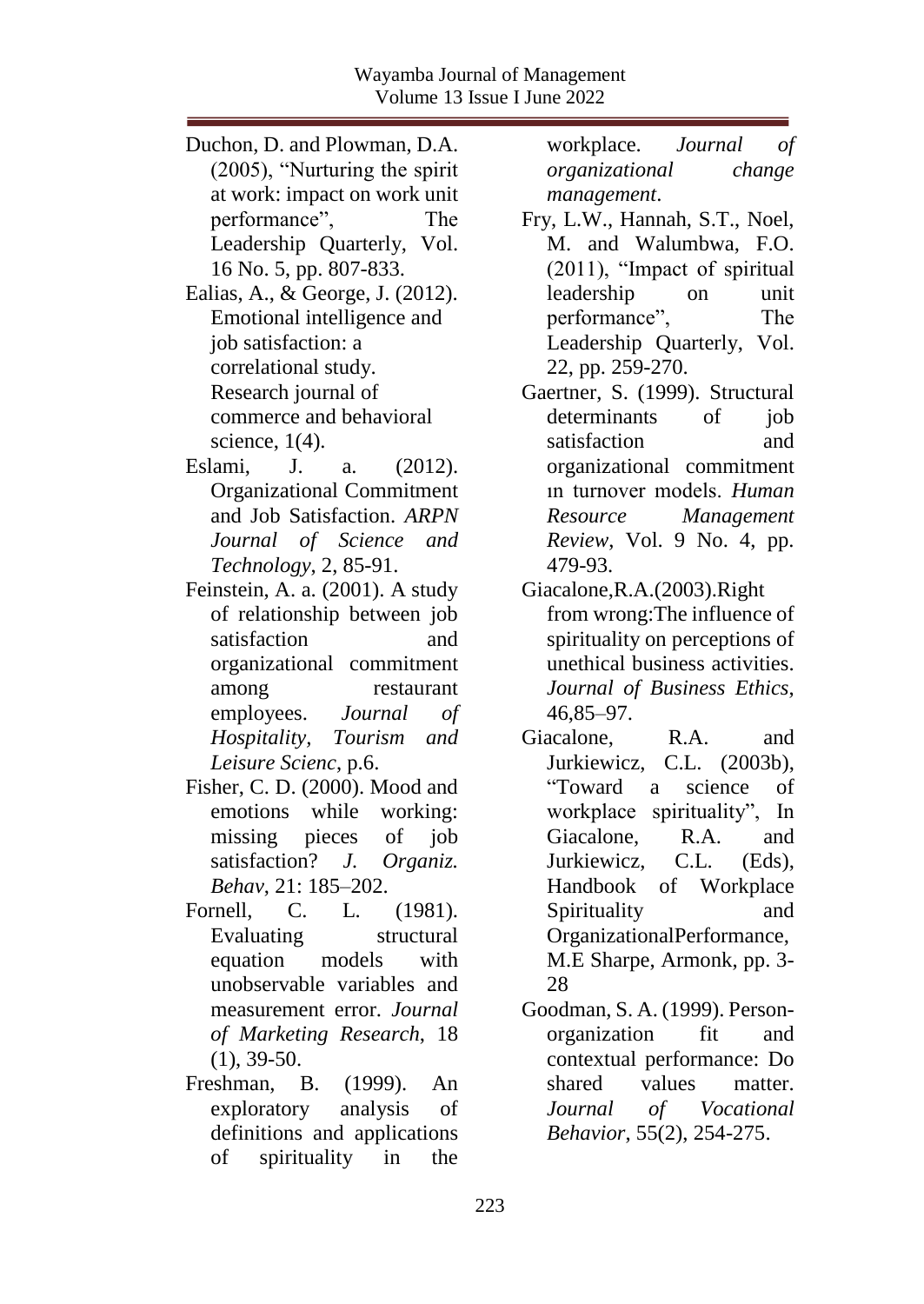- Griffin et al., 1. J. (1981). Expression of myeloid differentiation antigens on normal and malignant myeloid cells. *J. Clin. Invest*, 68 (1981), pp. 932-941.
- Gupta, M. K. (2013). Creating satisfied employees through workplace spirituality: A study of the private insurance sector in Punjab (India). *Journal of Business Ethics*, 1–10.
- Hackett, R. D. (1994). Further assess ments of Meyer and Allen's (1991) threecomponent model of organizational commitment. *Journal of Applied Psychology*, 79(1): 15-23.
- Hair, J. B. (2006). *Multivariate data analysis (6th ed.).* Uppersaddle River, N.J: Pearson Prentice Hall.
- Hall, D. T. (1970). Personal factors in organizational identification. *Administrative Science*

*Quarterly* , 15 (2), 176-190.

- Harrison, D. A. (2006). How important are job attitudes? Meta-analytic comparisons of integrative behavioral outcomes and time sequences. *Academy of Management Journal*, 49, 305–325.
- Haryono, S., Rosady, F., & MdSaad, M. S. (2018). Effects of emotional and spiritual intelligence on job performance among

temporary nurses at Abdul Riva'I Regional General Hospital, Berau District, East Kalimantan Province, Indonesia. *Management Issues in Healthcare System*, *4*, 42-54.

- Iaffaldano. M. T., &. M. (1985). *Psychological Bulletin*, 97, 251-273.
- Inuwa, M. (2016). Job satisfaction and employee performance: An empirical approach. *The Millennium University Journal*, *1*(1), 90- 103.
- Jacques, E.T. (2009), The Relationships between Emotional Intelligence and the Academic Performanceand Selection of a Major of College Students, Pro-Quest database
- Jaramilloa F, M. J. (2005). A meta-analysis of the relationship between organisational commitment and salesperson job performance: 25 years of research. *J. Bus. Res*, 58:705-714.
- Jernigan, I. B. (2002). Dimensions of work satisfaction as predictors of commitment type. *Journal of Managerial Psychology*, Vol. 17 No.7, pp. 564-79.
- Judge, T. A. (2001). Dispositional affect and job satisfaction: A review and theoretical extension. . *Organizational Behavior*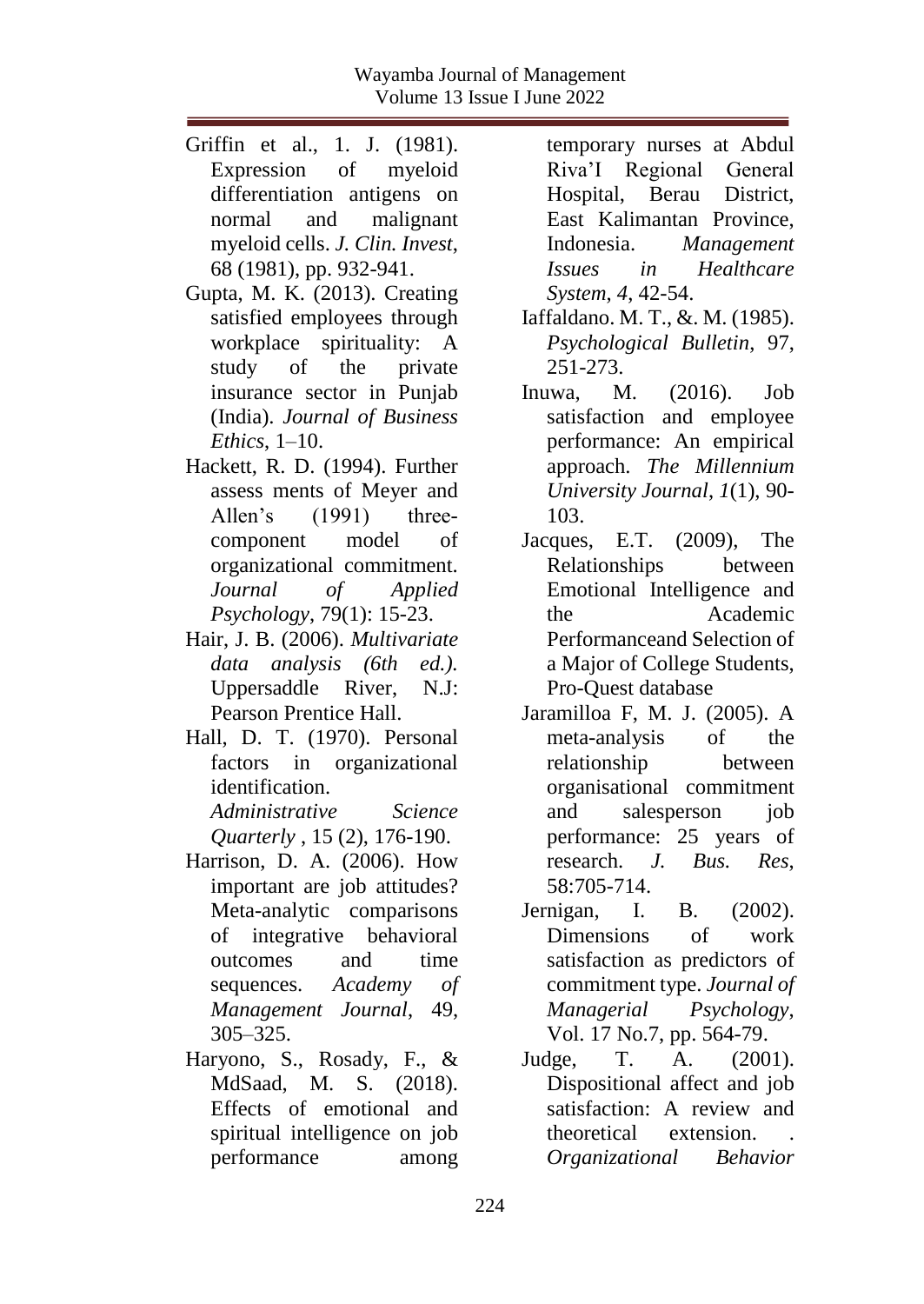| and Human Decision              |            |
|---------------------------------|------------|
| Processes, 86, 67-98.           |            |
| Jurkiewicz, C.L. and Giacalone, |            |
| R.A. (2016), Developing a       |            |
| Workplace                       | Skillset,  |
| Academy                         | of         |
| ManagementConference.           |            |
| Anaheim, CA                     |            |
| Kafetsios, K., & Loumakou,      |            |
| M. (2007). A comparative        |            |
| evaluation of the effects of    |            |
| trait emotional intelligence    |            |
| and emotion regulation on       |            |
| affect at work and job          |            |
| satisfaction. International     |            |
| Journal of Work                 |            |
| Organisation and Emotion,       |            |
| $2(1), 71-87.$                  |            |
| Kalleberg, A. L. (2001).        |            |
| Satisfied                       | Movers,    |
| Committed Stayers the           |            |
| Impact of Job Mobility on       |            |
| Work Attitudes in Norway.       |            |
| Work and Occupations, 28        |            |
| $(2)$ , pp. 183-209.            |            |
| Karakas,<br>$\Gamma$ .          | (2010),    |
| "Spirituality                   | and        |
| performance                     | in         |
| organizations: a literature     |            |
| review", Journal of Business    |            |
| Ethics, Vol. 94 No. 1, pp. 89-  |            |
| 106.                            |            |
| Keaveney, S.                    | M. (1993). |
| Coping with organizational      |            |
| Role<br>Stress:                 | Intrinsic  |
| Motivational Orientation,       |            |
| Perceived Role Benefits, and    |            |
| Psychological Withdrawa.        |            |
| Journal of the Academy of       |            |
| Marketing Science, 21:113-      |            |

24.

Khan M.R., Z. J. (2010). The Impacts of Organizational Commitment on Employee Job Performance. *European Journal of Social Sciences*, 15(3), Pp. 292-298.

- Kim, T., Cable, D., Kim, S. and Wang, J. (2009), "Emotional competence and work performance: themediating effect of proactivity and the moderating effect of job autonomy",Journal ofOrganizational Behavior,
- Vol. 30 No. 7, pp. 983-992 Kolodinsky, R. G. (2008). Workplace values and outcomes: exploring personal, organizational, and interactive workplace spirituality. *Journal of Business Ethics*, 81, 465– 480.
- Kolodinsky, R.W. and Ritchie, W.J. (2016), "Meaningful engagement: impact of calling work orientationand perceived leadership support", Paper presented at Academy of Management Conference,CA, Anaheim.
- Kovach, K. (1997). *Organization size, job satisfaction, absenteeism and turnover.* Washington, D.C: University Press of America.
- Krishnakumar, S. &. (2002). The "what", "why" and "how" of spirituality in the workplace. *Journal of*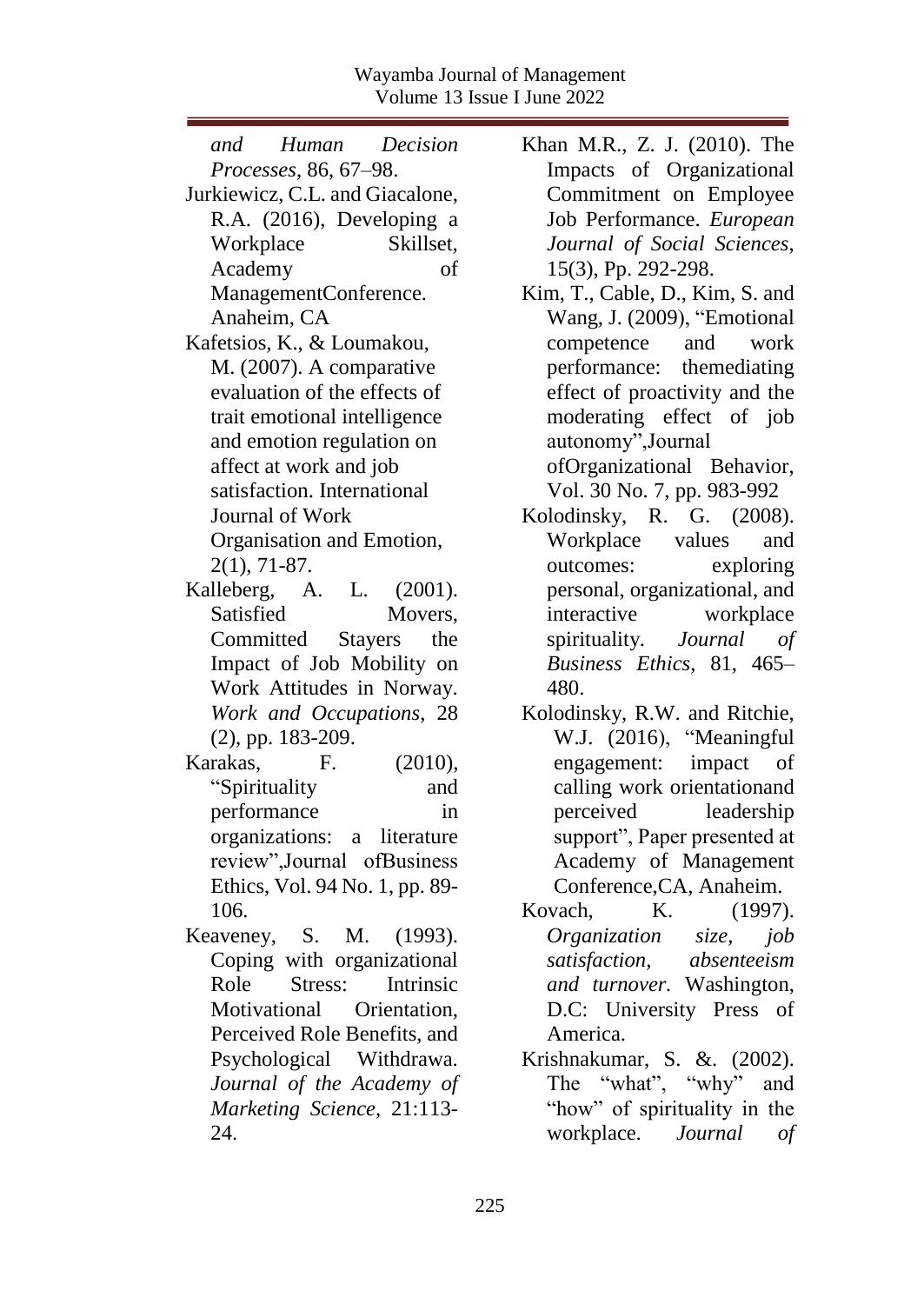*Managerial Psychology*, 17, 153–164.

- Kulshrestha, S., & Singhal, T. K. (2017). Impact of spiritual intelligence on performance and job satisfaction: A study on schoolteachers. *Internation al Journal of Human Resource & Industrial Research*, *4*(2), 1-6.
- Lambert, E. G. (1999). The missing link between job satisfaction and correctional staff behavior: The issue of organizational commitmen. *American Journal of Criminal Justice*, 24(1), 95– 116.
- Larkin, I. M. (2015). Job satisfaction, organizational commitment, and turnover intention of online teachers in the K-12 setting.
- Lazar, A. (2010). Spirituality and job satisfaction among female Jewish Israeli hospital nurses. *Journal of Advanced Nursing*, 66: 334–344.
- Leigh, P. (1997). The new spirit at work. *Training & Development*, 51, 26–34.
- Law, K.S., Wong, C.S. and Song, L.J. (2004), "The construct and criterion validity of emotional intelligence and its potential utility for management studies",Journal of

Applied Psychology, Vol. 89 No. 3, pp. 483-496.

- MacDonald, S. &. (1997). The generic job satisfaction scale: Scale development and its correlates. *Employee Assistance Quarterly,*, 13, 1– 16.
- Marschke, E. P. (2008). Professionals and executives support a relationship between organizational commitment and spirituality in the workplace. Las Vagas: International Business & Economics Research (IBER).
- Masitoh, S., & Sudarma, K. (2019). The Influence of Emotional Intelligence and Spiritual Intelligence on Job Satisfaction with Employee Performance as an Intervening Variable. Management Analysis Journal, 8(1), 98-107.
- Mathew, G. C., Prashar, S., & Ramanathan, H. N. (2018). Role of spirituality and religiosity on employee commitment and performance. *International Journal of Indian Culture and Business Management*, *16*(3), 302- 322.
- Mathew, G. C., Prashar, S., Ramanathan, H. N., Pandey, U. K., & Parsad, C. (2019). Impact of religiosity, spirituality, job satisfaction and commitment on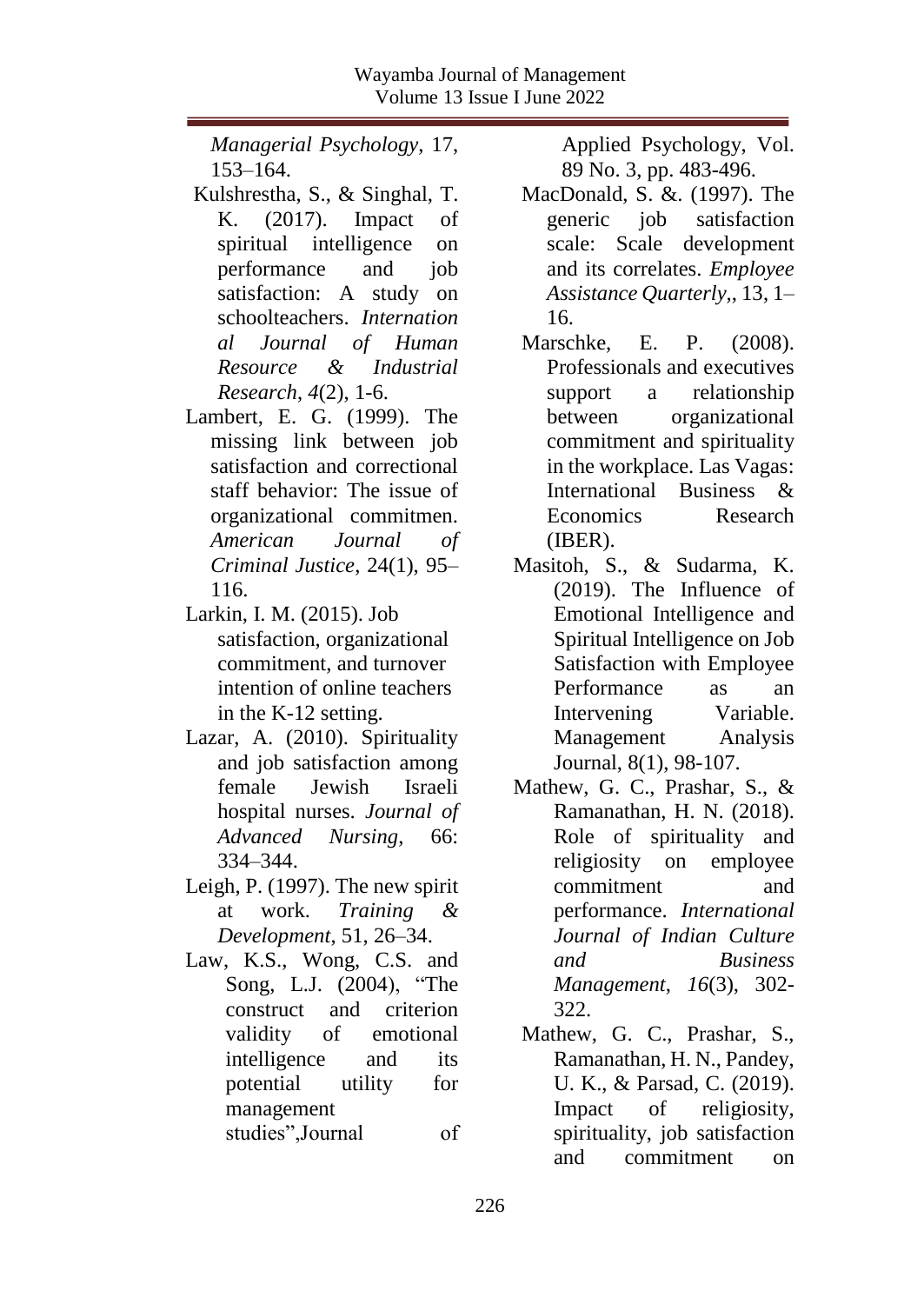employee performance: a quantile regression approach. *International Journal of Indian Culture and Business Management*, *19*(4), 491- 508.

- Mathieu, J. a. (1990). A review of meta-analysis of the antecedents, correlates and consequences of organizational commitment. *Psychological Bulletin*, Vol. 108 No. 2, pp. 171- 94.
- Mathis, R. a. (2009). *Human Resource Management.* Mason, OH, USA: Western Cengage Learning.
- Maxwell, G. a. (2003). Organizational commitment : a study of managers in hotels. *International Journal of Contemporary Hospitality Management*, 15(7), pp. 362–369.
- McCormick, D. W. (1994). Spirituality and management. *Journal of managerial psychology*, *9*(6), 5-8.
- McLaughlin, C. (2009). Spirituality and ethics in business. *The centre for visionary leadership*.
- Meyer J. P., A. N. (1991). A three-component conceptualization of organizational commitment. *Human Resources Management Review*, 1 (1), pp. 61-89.
- Meyer, J. P. (1989). Organizational commitment and job performance: It's the nature of the commitment that count. *Journal of Applied Psychology*, 74, 152–156.
- Meyer, J. P. (1997). *Commitment in the workplace: Theory, research, and application.* Newbury Park: CA: Sage.
- Meyer, J. P. (2002). Affective, continuance, and normative commitment to the organization: A metaanalysis of antecedents, correlates, and consequences. *Journal of Vocational Behavio*, 61(1), 20-52.
- Milliman, J. M. (1999). Spirit and community at Southwest Airlines: An investigation of a spiritual values-based mode. *Journal of Organizational Change Management*, 12(3), 221- 233.

Mohamed, M. S.-7. (2012). Relationship among Organizational Commitment, Trust and Job Satisfaction: An Empirical Study in Banking Industry. *Research Journal of Management Sciences*, 1 (2), pp. 1-7.

Mohr, A. T. (2007). Role conflict, general manager job satisfaction and stress and the performance of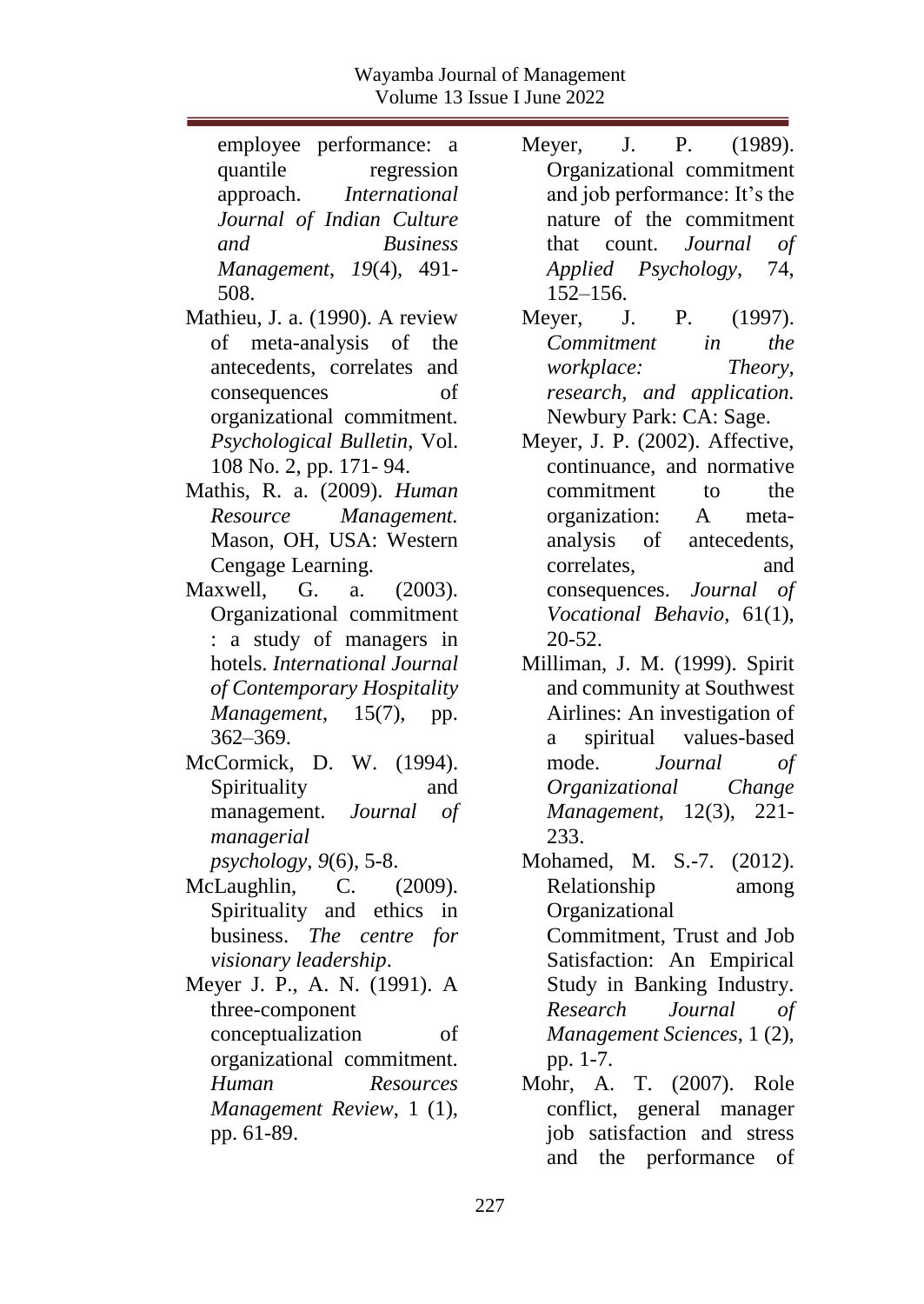international joint ventures. *European Management Journal*, 25, 25–35. Molloy, K.A. and Foust, C.R. (2016), "Work calling: exploring the communicative intersections ofmeaningful work and organizational spirituality",Communication Studies, Vol.67No.3, pp. 339-358, doi:10.1080/10510974.2016 .1148751. Mowday, R. T., Porter, L. W., & Steers, R. M. (1982). Employee-organization linkage. *The psychology of commitment absenteism and turn over\_ Academic Press Inc. London*. Neck, C. P. (1994). Thought Self-leadership: Finding Spiritual Fulfillment in

- Organizational Life. *Journal of Managerial Psychology*, 9(6): 9-16.
- Nkosi, S. M. (2015). Effects of training on employee commitment, retention and performance: A case study of a Local Municipality in South Africa. *European Journal of Business and Management*, *7*(15), 104- 108.
- Norizan, I. (2012). *Organizational Commitment and Job Satisfaction among Staff of Higher Learning Education Institutions in Kelantan.* Malaysia:

Doctoral Dissertation, University Utara Malaysia.

Nosheen, A., Omar, K.B. and Waqas, F. (2020), "Relating ethical leadership with work engagement: howworkplace spirituality

mediates?",Cogent Business and Management, Vol. 7 No. 1,

doi:10.1080/23311975.2020 .1739494

Nunn, J. (2000). Career Planning Key to Employee Retention. *Journal of Property Management*, 65 (5), pp. 20-21.

Ostroff, C. (1992). The relationship between satisfaction, attitudes, and performance: An organizational Level Analysis. *Journal of Applied Psychology*, 77, 963-974.

Ouyang, Z., Sang, J., Li, P., & Peng, J. (2015). Organizational justice and job insecurity as mediators of the effect of emotional intelligence on job satisfaction: A study from China. Personality and Individual Differences, 76, 147-152.

Pawar, B.S. (2017), "The relationship of individual spirituality and organizational spirituality with meaning and community at work: an empirical examination of the direct effects and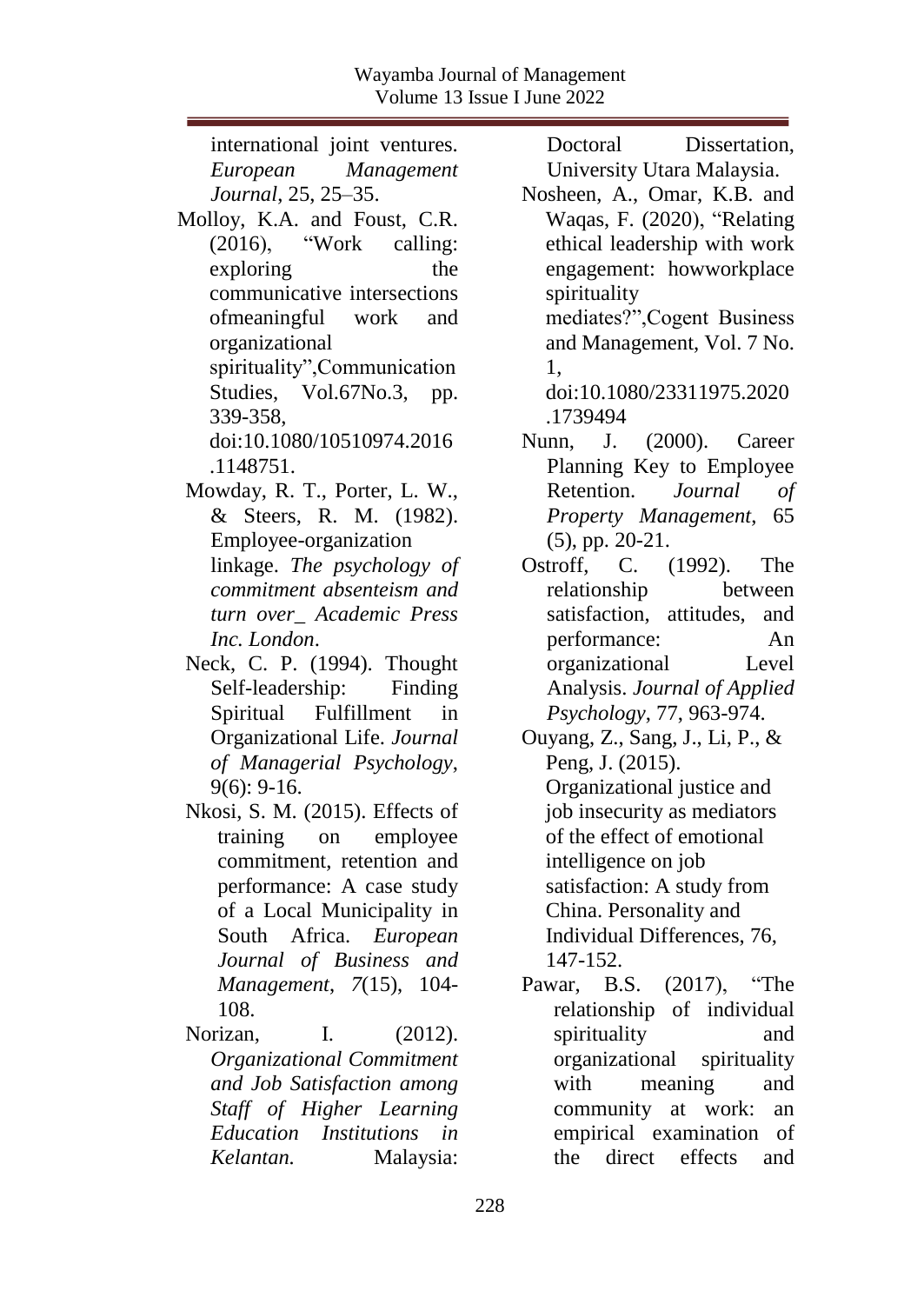moderating effect models", Leadership and Organization Development Journal, Vol. 38 No. 7, pp. 986-1003, doi:10.1108/ LODJ-01-2016-0014.

- Petchsawang, P. and Duchon, D. (2012), "Workplace" spirituality, meditation, and work performance", Journal of Management, Spirituality & Religion, Vol. 9 No. 2,189-208.
- Polley, D. V. (2005). Paying the devil his due: limits and liabilities of workplace spirituality. *The International Journal of Organizational Analysis*, 13 No. 1, pp. 50-63.
- Porter L.W., S. R. (1974). Organizational commitment, job satisfaction, and turnover among psychiatric technicians. *Journal of Applied Psychology*, 59(5): 603-9.
- Ramlall, S. J. (2008). Enhancing Employee Performance Through Positive Organizational Behavio. *Journal of Applied Social Psychology*, 38 (6), 1580- 1600.
- Ramli, A. H. (2019). Compensation, iob satisfaction and employee performance in health services. *Business and Entrepreneurial Review*, *18*(2), 177-186.

Rashid A, M. S. (2003). The influence of corporate culture and organisational commitment on performance. *Journal of management development*, 22(8), 708-728.

- Razak, A., Sarpan, S., & Ramlan, R. (2018). Influence of promotion and job satisfaction on employee performance. *Journal of Accounting, Business and Finance Research*, *3*(1), 18- 27.
- Rego, A., Cunha, M.P. and Souto, S. (2007). "Workplace spirituality, commitment and selfreported individual performance: an empirical study", Management Research, Vol. 5 No. 3, pp. 163-183.
- Robertson, J. (2008). *Spirituality Among Public School Principals and its Relationship to Job Satisfaction and Resiliency.* USA: Union University.
- Rocha, R.G. and Pinheiro, P.G. (2020), "Organizational spirituality: concept and perspectives", Journalof Business Ethics, doi:10.1007/s10551-020- 04463-y.
- Saks, A. (2006). Antecedents and consequences of employee engagement. *J.*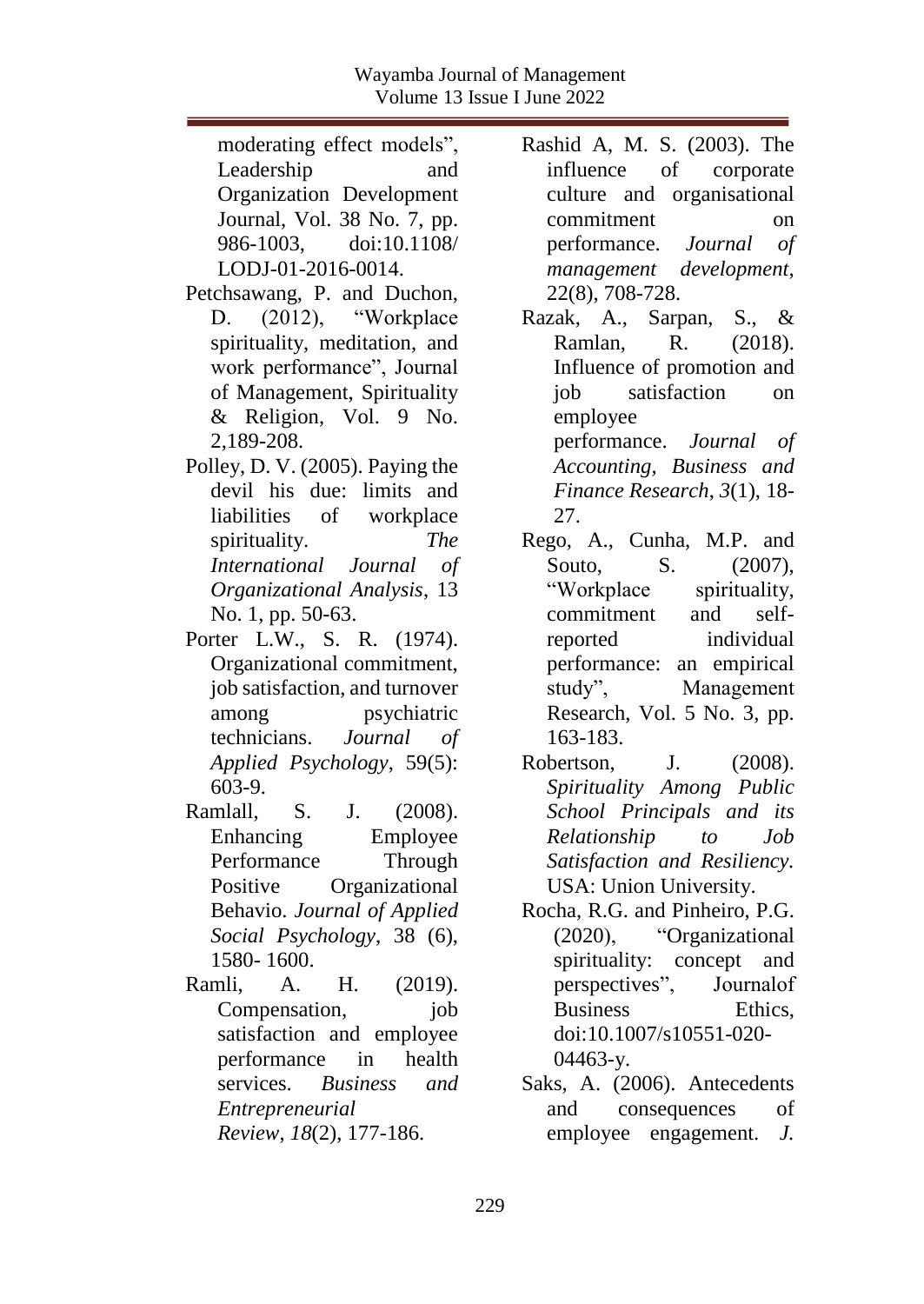*Manag. Psychol*, 21(7):600- 619.

- Sabanciogullari, S., Çatal, N., & Doğaner, F. (2020). Comparison of newly graduated nurses' and doctors' opinions about spiritual care and their emotional intelligence levels. *Journal of religion and health*, *59*(3), 1220- 1232.
- Schleicher, D. W. (2004). Reexamining the job satisfaction-performance relationship: The complexity of attitudes. *Journal of Applied Psycholog*, 89, 165- 177.
- Schwab, D. P. (1970). Theories of performance and satisfaction: A review. *Industrial Relations*, 9, 408- 430.
- Shore, L. M. (1995). Managerial Perceptions of Employee Commitment to the Organization. *Academy of Management Journal*, 38(6), 1593-1615.
- Siegel, J. a. (1971). Satisfaction and performance: Casual relationships and moderation effects. *Journal of Vocational Behavior*, 1: 263- 69.
- Skibba, J. S. (2002). *Personality and job satisfaction.* Stout: Menomonie.Applied Psychology University of Wisconsin.
- Smalls, E. W. (2011). *The Impact Of Spiritual Well-Being On Job Satisfaction And Performance For Nonprofit Employees.* Walden University.
- Stanley, D. J., & Meyer, J. P. (2016). Employee commitment and performance. In *Handbook of employee commitment*. Edward Elgar Publishing.
- Steers, R. (1977). Antecedents and Outcomes of Organizational Commitment.
	- *Administrative Science Quarterly*, 22, 46-56.
- Sudarsih, S., Puspitasari, E. F. N., & Setyanti, S. W. L. H. (2018). SKKD No. 1305/UN25. 5.1/TU. 3/2018" Emotional lntelligence, Spintual lntelligence and Employee Perforlnance: The Mediating Role of Work Motivation".
- Sy, T., Tram, S., & O'hara, L. A. (2006). Relation of employee and manager emotional intelligence to job satisfaction and performance. Journal of vocational behavior, 68(3), 461-473.
- Tarigan, V., & Ariani, D. W. (2015). Empirical study relations job satisfaction, organizational commitment, and